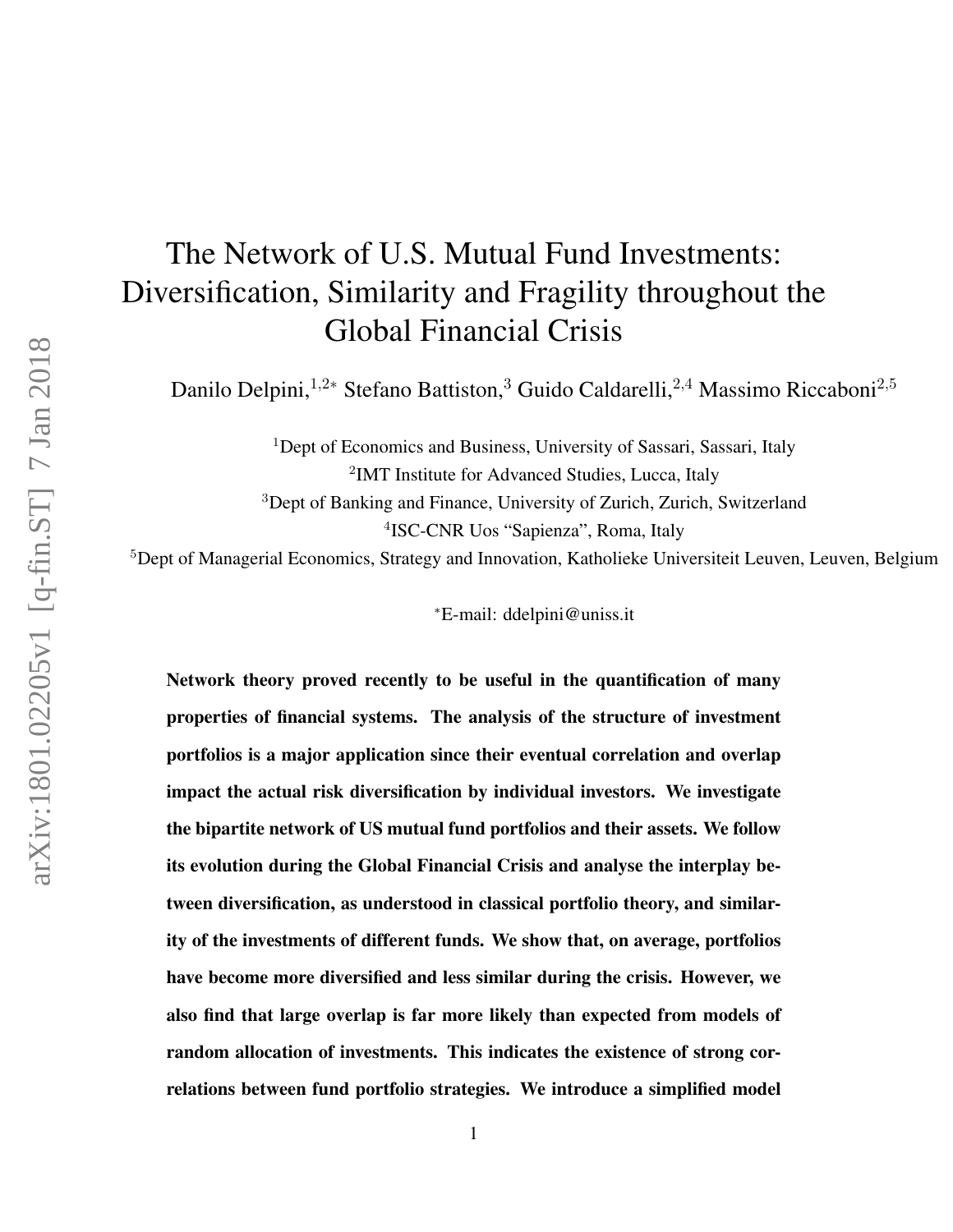of propagation of financial shocks, that we exploit to show that a systemic risk component origins from the similarity of portfolios. The network is still vulnerable after crisis because of this effect, despite the increase in the diversification of portfolios. Our results indicate that diversification may even increase systemic risk when funds diversify in the same way. Diversification and similarity can play antagonistic roles and the trade-off between the two should be taken into account to properly assess systemic risk.

### Introduction

One of the most important issues that the Global Financial Crisis (GFC) of 2007-2008 has highlighted concerns the effects on systemic risk of the increasing interdependence both between large institutional investors and among global assets. On the one hand, large institutional investors allow for a better diversification of individual risk: the larger the number of different assets in a portfolio, the smaller the fraction of an idiosyncratic shock an investor has to bear. On the other hand, the GFC has shown that cross-sectional dependencies between assets can cause idiosyncratic shocks (i.e. related to the distress/bankruptcy of a single specified asset) to spread, ultimately substantially threatening the stability of the entire financial system. According to classical investment portfolio theory, risk depends on the share of individual stock holdings and the variance–covariance matrix among its holdings [\[1\]](#page-23-0). Hence, theoretical models imply that a portfolio should be fully diversified to reduce risks (unsystematic risks), but how to construct a well-diversified portfolio still remains to be studied. There is consensus in the literature that a strong risk reduction of holdings can be realized by increasing the number of assets in a portfolio [\[2,](#page-23-1) [3,](#page-23-2) [4\]](#page-23-3). Indeed, between 1997 and 2012, assets in the equity, balanced, and fixed income mutual funds have increased by more than 400 percent [\[5\]](#page-23-4). The efficacy of diversification strategies depends, however, on market conditions and systemic risk that may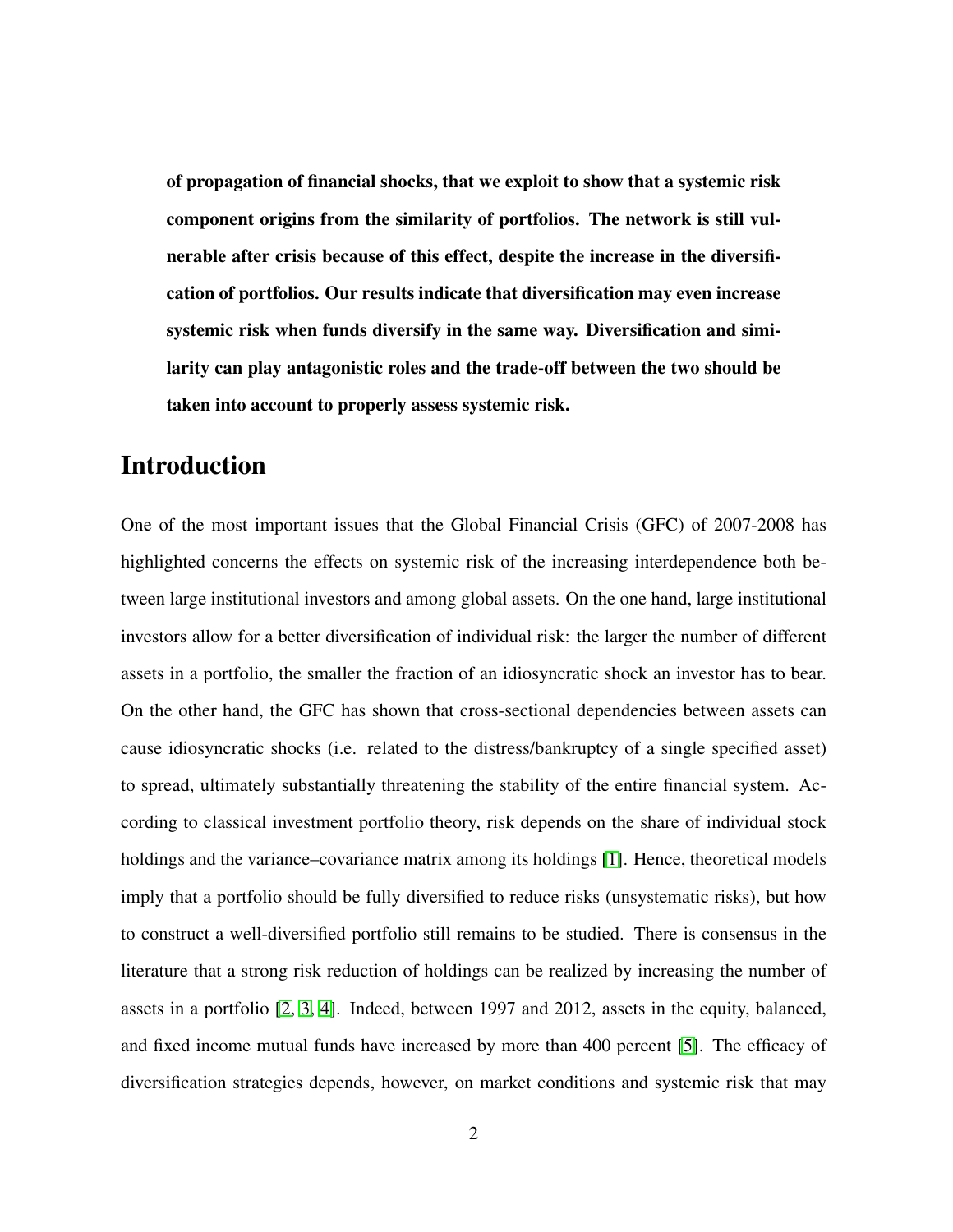moderate the relationship between diversification, fund performance, and risk. Recently, it has been shown that the benefit of diversification increases within higher market volatility conditions, such as the GFC of 2007-2008 meaning that the number of stocks needed to achieve a well-diversified portfolio increases under those market conditions [\[6\]](#page-23-5). Unfortunately, the implications of such an increase of portfolio diversification during crises are not fully understood. Moreover, the empirical evidence accumulated during the GFC has raised legitimate doubts on the effectiveness of portfolio diversification strategies to reduce risk.

Systemic risk in financial systems has been increasingly investigated through the lens of network theory [\[7,](#page-23-6) [8,](#page-23-7) [9,](#page-23-8) [10,](#page-23-9) [11,](#page-23-10) [12,](#page-23-11) [13,](#page-23-12) [14\]](#page-24-0). Most of the work so far has focused on the network of interbank loans, even though there is a paucity of data about the real-world structure of financial networks. Interestingly, it has been found that, when the magnitude of negative shocks is large and the network is scale-free, a more densely connected financial network (corresponding to a more diversified pattern of investment) serves as a mechanism for the propagation of shocks, leading to a more fragile financial system, thus increasing systemic risk.

Depending on the level of similarities across mutual funds, increasing portfolio diversification during a crisis might increase the cross-correlation among assets thus amplifying systemic risk. Therefore, the exact role played by the evolution of the financial network during crisis in creating systemic risk remains, at best, imperfectly understood. The same holds for the role of global fund managers which appears to have been studied mostly in simulated scenarios [\[15\]](#page-24-1). So far, most of the papers in the literature assume that the relationship between diversification and risk is constant in the long run, regardless of market conditions. We contribute to fill this gap in the literature by analysing the bipartite network of US mutual funds over time and throughout the Global Financial Crisis.

Here, we provide an extensive characterization of the mutual fund universe covered by the CRSP Survivor-Bias-Free Mutual Funds Database in 2005-2010. In particular, we consider the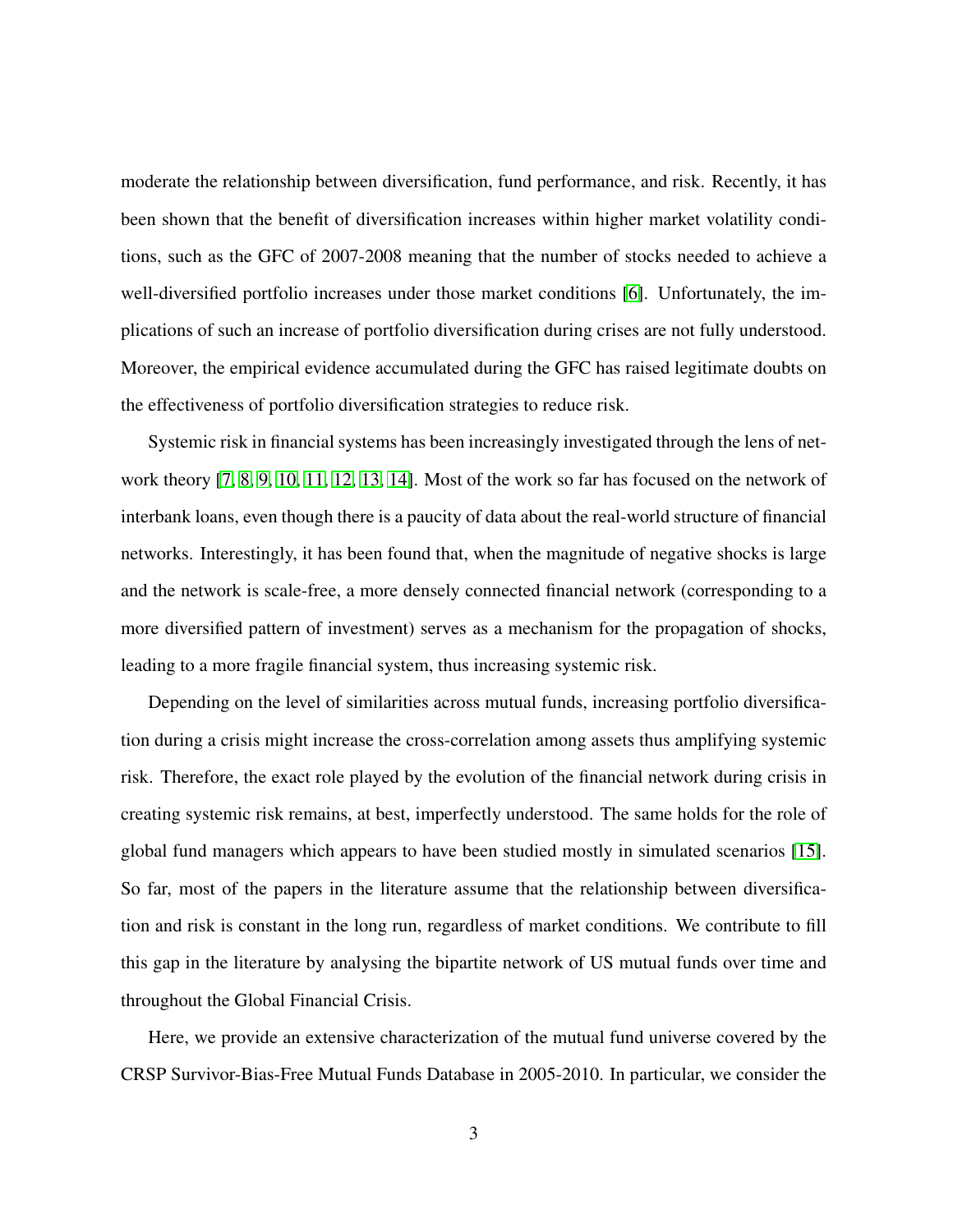bipartite network of portfolio holdings and we perform a temporal analysis of its topology, focusing on the interplay between the complementary notions of diversification and similarity of portfolio investments. We study how the systemic fragility of the system depends on the overlap between portfolios due to correlated investment strategies. This is done through simulations of a simple dynamics of distress propagation and through comparison with null models of random investments. The fund holding network has been considered previously in [\[16\]](#page-24-2) where the correlation between changes in a firm's position in the network and future stock market performance is considered, and in [\[17\]](#page-24-3) where the CRSP database was studied to detect possible conflicts of interest in the strategies of multi-fund managers. In [\[18\]](#page-24-4) the size distribution of funds has been investigated in detail, while in [\[19\]](#page-24-5) a size-dependent model of fund growth has been proposed to explain its shape. However, to the best of our knowledge, this is the first attempt to provide a comprehensive description of this system across years, from the point of view of network science, and to disentangle the roles of diversification and similarity in determining distress propagation and systemic fragility.

### Results

We analyse the mutual funds market as a bipartite network where one of the two sets is formed by the US mutual fund portfolios and the other set is made by the assets in those portfolios. A detailed formalization is provided in Materials and Methods. Within this framework, we perform an extensive statistical analysis of portfolio diversification from a twofold perspective. On one side, we consider the usual notion of diversification *within* a single portfolio, dating back to Markowitz [\[20\]](#page-24-6). This depends on the number of different assets in the portfolio, as well as on their weights, and on the correlation between asset price variations. On the other side, we add a second dimension to the analysis, by studying diversification *across* portfolios, defined as the degree of similarity of the assets held by mutual funds and measured by suitable overlap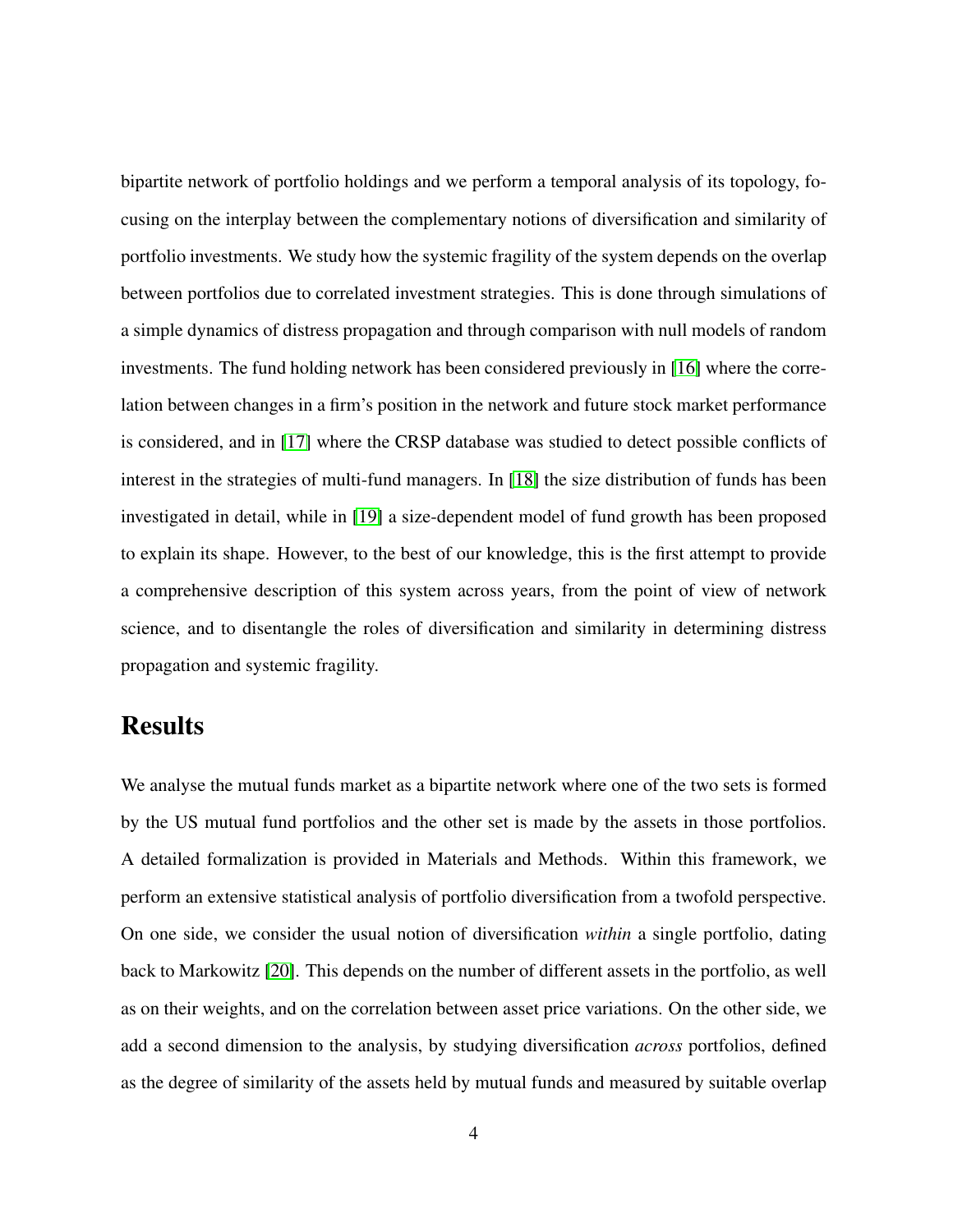indices. We compare the real data with two null models of random allocation of investments to test for heterogeneity and non trivial correlations between portfolios. Finally, introducing a simple model of distress propagation and exploiting the random benchmarks, we explore the connection between similarity of portfolios, distress propagation and systemic fragility.

The above characterization is performed with special attention to the evolution of the network throughout the GFC. In particular, we show how the systemic fragility of the network has changed. As it is well known, the peak of the crisis has been reached in 2008, culminating in the collapse of Lehman Brothers in September. In order to compare the structure of the network over time, we select three *reference quarters*, 2006Q2, 2008Q2, 2010Q2, where the notation "2006Q2", for instance, stands for the second quarter of year 2006. Our goal is to identify three moments in time *before*, *during* and *after* crisis.

#### Topology of fund holdings, concentration and similarity

In this Section we investigate diversification within and across portfolios, through the lens of network science. These concepts are related to the *degree* of funds and assets in the holding network.

The degree  $k_i$  of fund i represents the number of different assets held at a given moment in time, while the degree  $k_{\alpha}$  of an asset represents the number of funds that hold asset  $\alpha$  in their portfolio.

The probability distributions  $p(k_{i,\alpha})$  for the fund and asset degree, respectively, are shown in Fig. [1](#page-5-0) for the selected reference quarters. The probability densities extend over several orders of magnitude in both cases, with fat tails that are the typical signature of topologically heterogeneous systems. This means that most funds manage portfolios of just few tens of different assets while the average degree is in the hundreds. However, there are funds for which the number of assets is larger than the average by orders of magnitude (hubs). In between these two extremes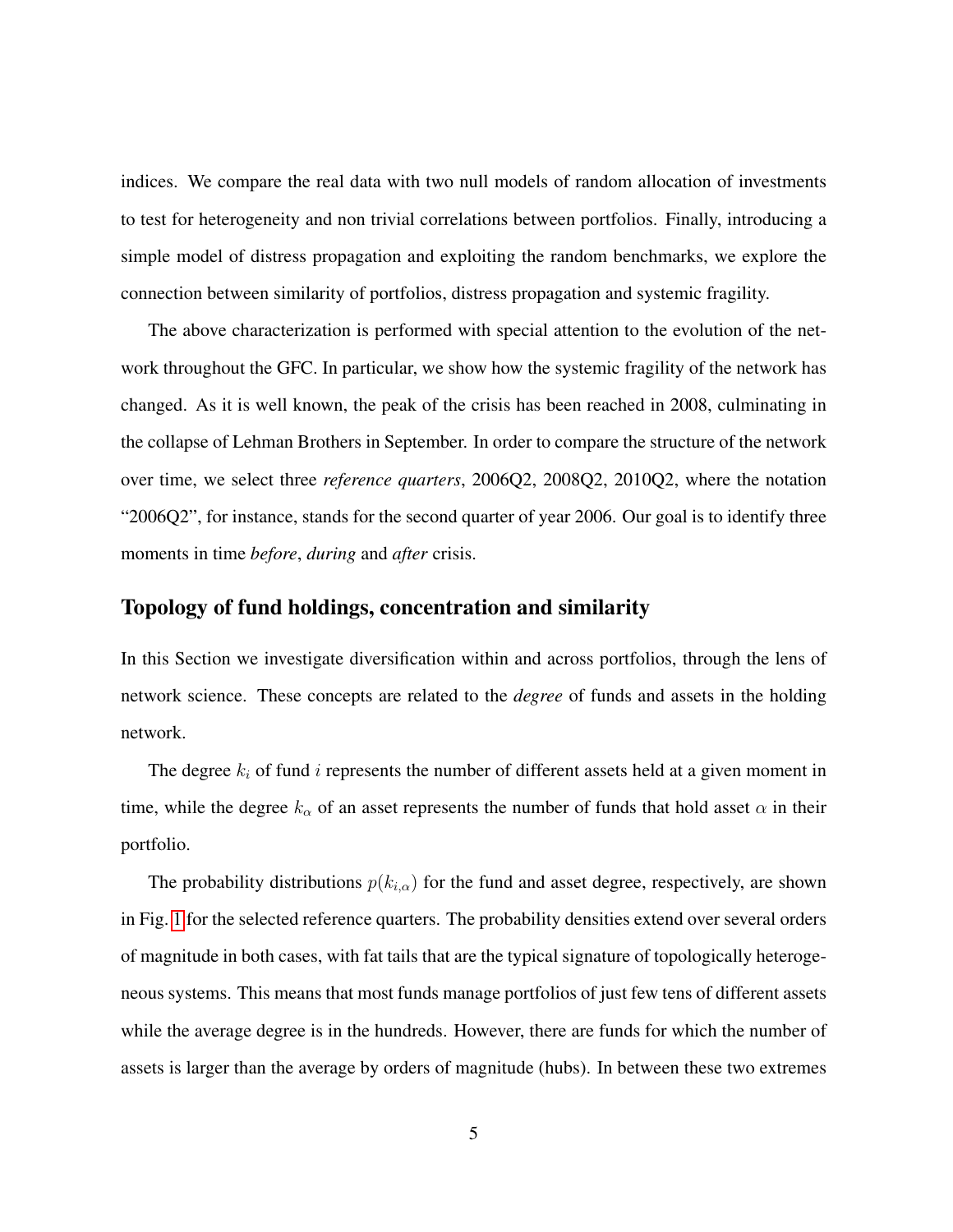

<span id="page-5-0"></span>Figure 1: **Degree distributions.** Probability density functions of fund degree (A) and asset degree (B) for the three reference quarters. Most funds invest in few tens of different assets but some manage very diversified portfolios, with thousands of different holdings. The assets present similar heterogeneity. During the crisis, the probability of holding many assets has increased, while the probability for an asset to be held by many funds has fallen.

we find a wide spectrum of intermediate investment strategies. A similar heterogeneity characterizes the assets: most assets are found in the portfolios of few funds, but some assets enjoy huge popularity and are held by almost every fund.

During crisis, the tail of the distribution for funds has grown "fatter", while an opposite behavior is observed for assets. We reckon that, during crisis, the probability of finding portfolios with a small degree has decreased and, correspondingly, the probability for a fund to invest in a large number of different financial products has increased. At the same time, the probability of finding the same asset in many portfolios has become smaller, suggesting that the average overlap between portfolios has decreased.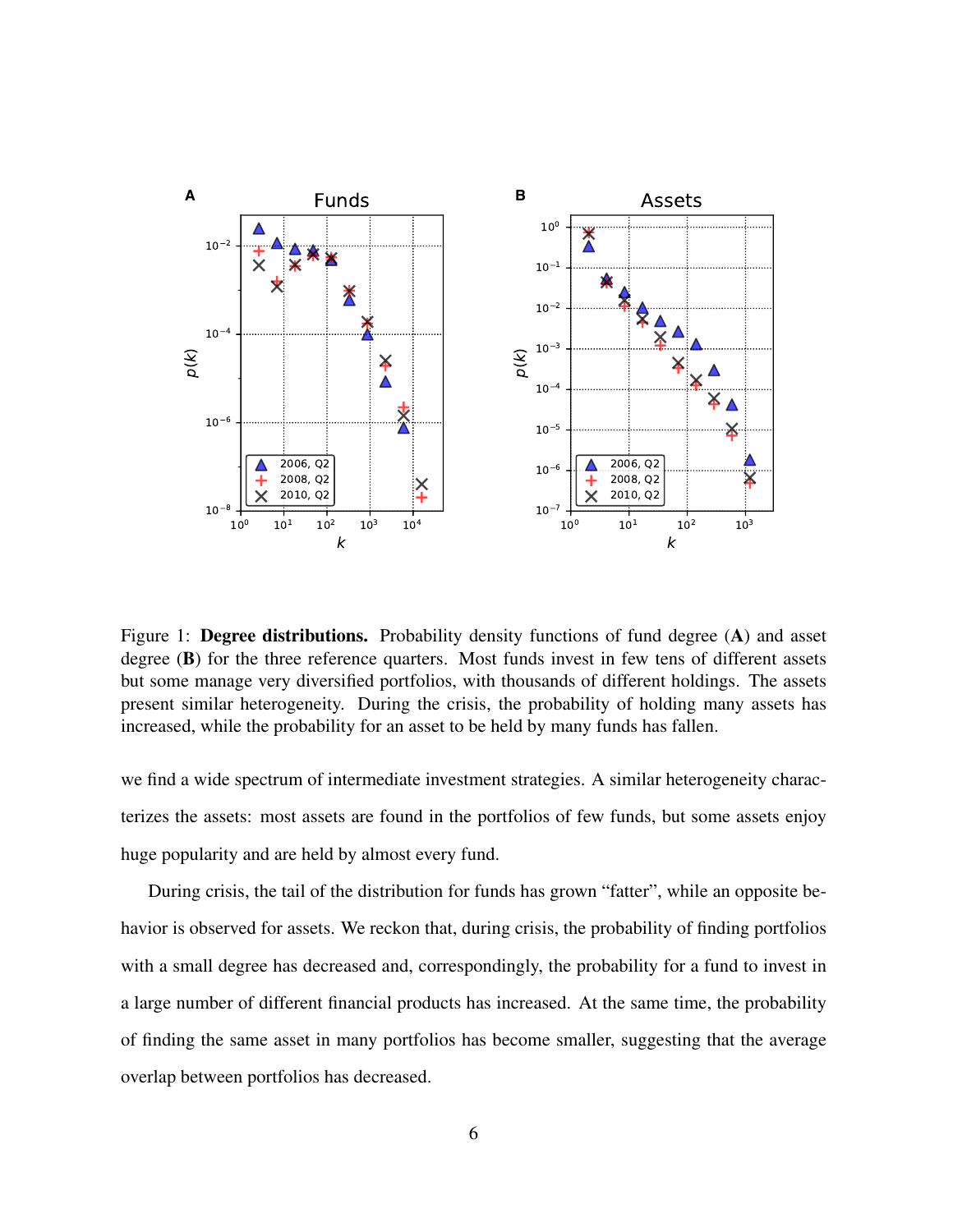#### Fund diversification

Fund-degree provides a first topological notion of diversification of an individual portfolio. However, from a financial point of view we must take into account the weights of each asset in a portfolio and consider a specialized index of concentration.

The Herfindahl–Hirschman index is a typical measure of concentration [\[21,](#page-24-7) [22,](#page-24-8) [23\]](#page-24-9) and we use its inverse to compare the diversification of mutual fund portfolios. Precisely, we consider the following index

<span id="page-6-0"></span>
$$
h_i = \left(\sum_{\alpha} w_{i\alpha}^2\right)^{-1}.
$$
 (1)

If a fund manager invests primarily in a single asset,  $h_i$  will be close to one; the opposite case is represented by a uniform investment, with the same fraction of portfolio wealth invested in each asset, when we have  $h_i = k_i$ . In this sense,  $h_i$  can be regarded as the number of leading assets in the portfolio. We will refer to the quantity defined in Eq. [\(1\)](#page-6-0) as the "inverse Herfindahl index".

The larger the value of  $h$ , the more the portfolio can be considered as diversified. This notion of diversification does not take into account how similar are different portfolios. Even though diversification is believed to lower market risk in a portfolio, we will show that a systemic risk component arises since portfolios tend to diversify in the same way. This adds a second systemic dimension to the notion of diversification, that is of major interest in a network perspective.

#### Portfolio similarity

Portfolio similarity depends indeed on two factors: the number of assets they have in common, and the similarity of the weights attached to common assets. Given two funds  $i$  and  $j$ , let  $P_i$ and  $P_j$  be the sets of the indices of the assets in their portfolios, that is  $P_i = \{ \alpha_i^{(i)} \}$  $\{u^{(i)}\}_{i=1,...,k_i}$  and  $P_j = \{ \alpha_l^{(j)} \}$  $\{U^{(j)}\}_{l=1,\dots,k_j}$ , with  $\alpha_l \in [1, N_a]$ . We indicate as  $|P|$  the cardinality of the set of assets P. A measure of overlap between the various choices is provided by the *Jaccard Index* [\[24\]](#page-24-10), which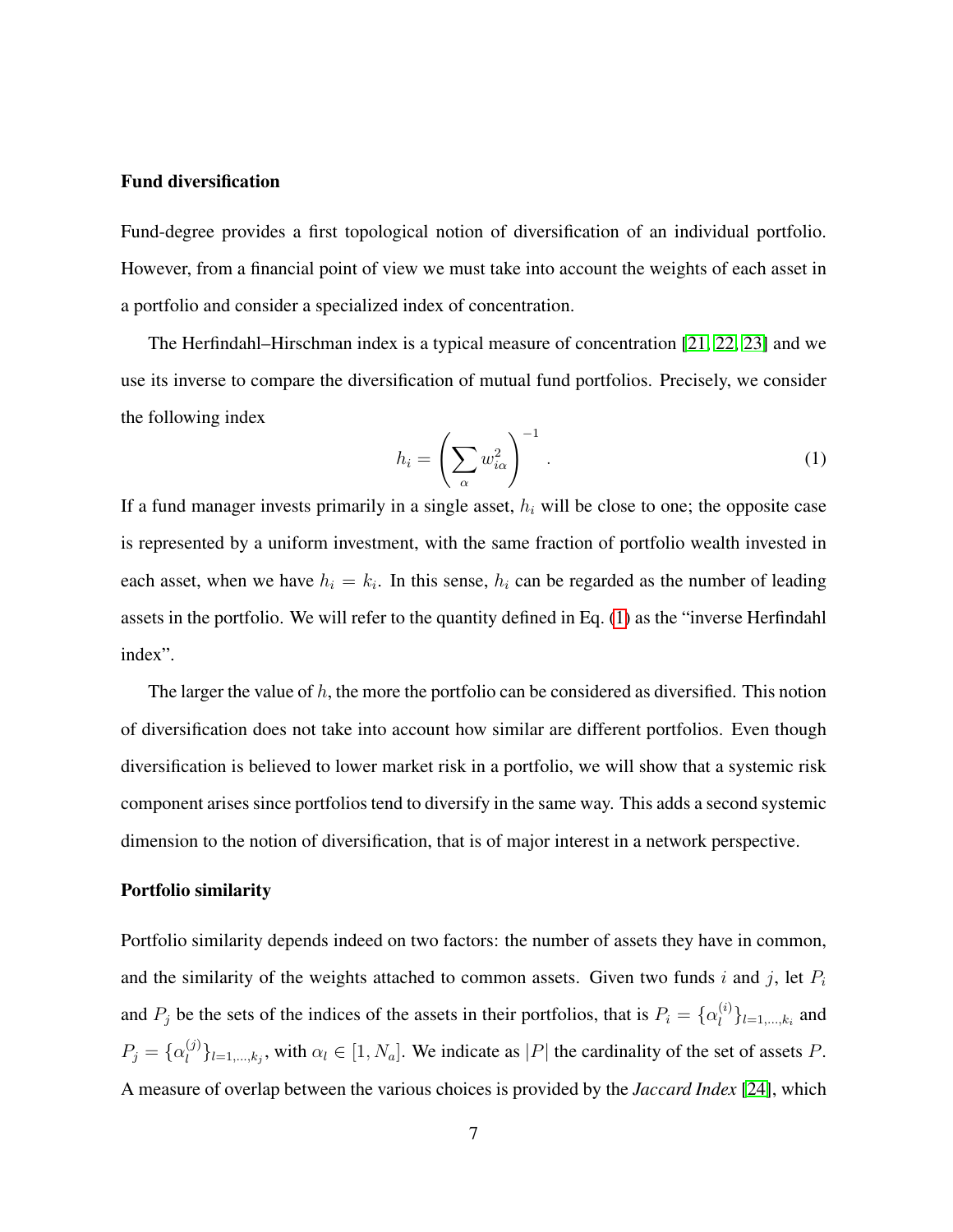is the size of the intersection of the two sets divided by the size of their union:

$$
J_{ij} = \frac{|P_i \cap P_j|}{|P_i \cup P_j|}.
$$
\n<sup>(2)</sup>

This shows which percentage of the assets included in  $P_i$  or  $P_j$  belongs to both. When two portfolios contain exactly the same assets, the Jaccard Index equals one,  $J = 1$ .

We notice that asset degree is connected to the notion of overlap between portfolios. Indeed, the larger the degree of an asset, the more "popular" it is in investment strategies and the larger the probability of finding it in different portfolios.

The Jaccard index refers to a topological notion of similarity but portfolio weights must be taken into account to provide a more relevant measure. Indeed, when two funds invest in the same assets, their portfolios should be considered dissimilar in financial terms if the distribution of the weights are different. To capture this, we sum the smallest of the weights attached to each asset in the intersection and multiply this by the Jaccard index, obtaining a *Similarity Index* [\[16\]](#page-24-2). Formally, the latter can be defined as follows:

<span id="page-7-0"></span>
$$
s_{ij} = J_{ij} \times \sum_{\alpha \in P_i \cap P_j} \min(w_{i\alpha}, w_{j\alpha}) . \tag{3}
$$

This index is now equal to one for two portfolios that contain exactly the same assets in exactly the same proportions, and it will be smaller than one otherwise. When the two portfolios do not overlap at all its value is zero.

In Fig. [2](#page-8-0) we show the level of concentration and similarity in the network over time, measured by the average of the indicators introduced before. A considerable increase of diversification has taken place during the crisis, with an increment of 27% in the h-index in 2007Q2– 2008Q2. Conversely, the average amount of overlap between two portfolios has reduced, with percentage variations of -13% and -17% for the Jaccard index and the similarity index respectively. These results support the scenario outlined from the analysis of degree distributions: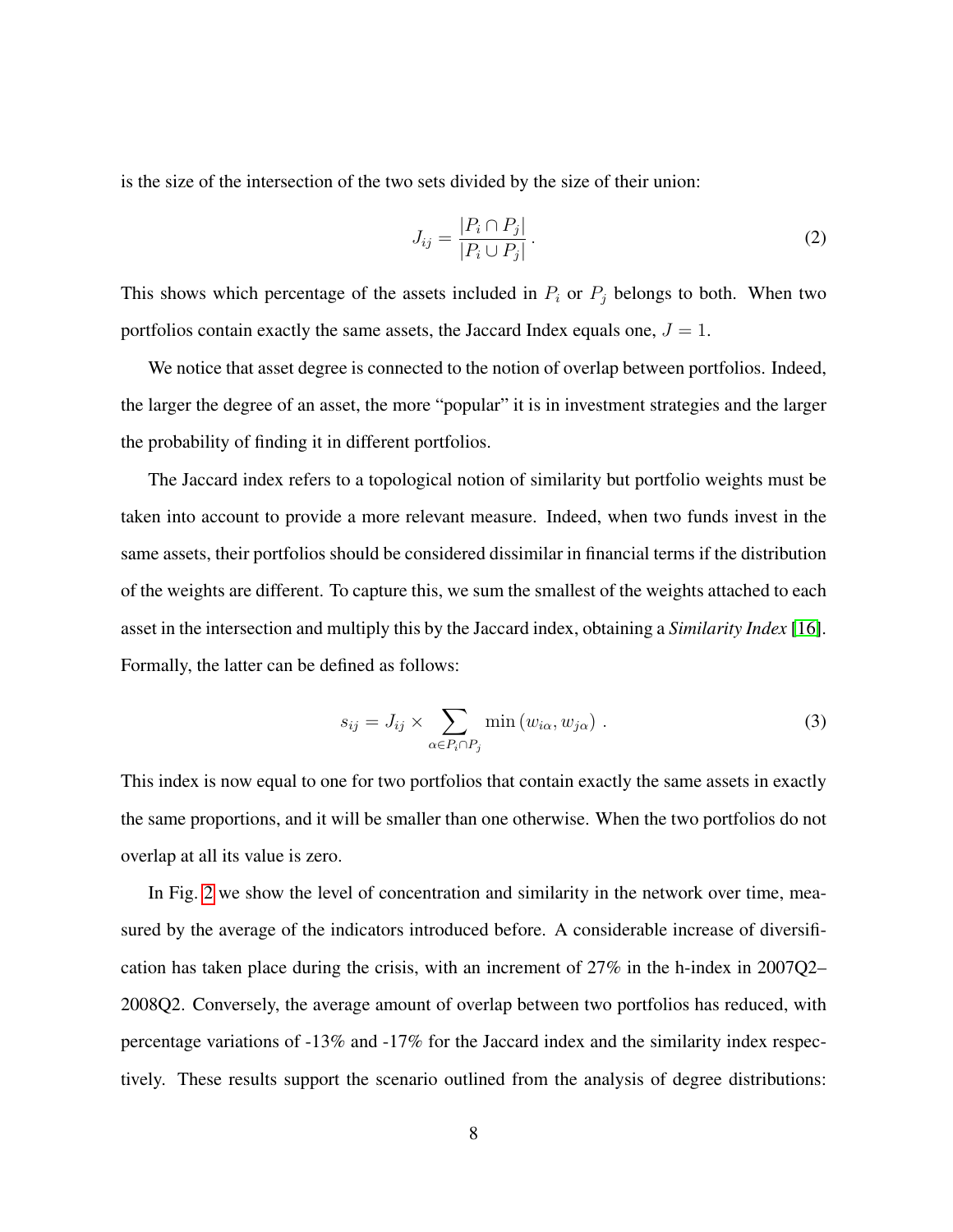

<span id="page-8-0"></span>Figure 2: Portfolio diversification and similarity over time. Average values of Herfindahl index  $(A)$ , Jaccard index  $(B)$  and similarity index  $(C)$ . During the global financial crisis, the level of diversification within portfolios has increased while the level of similarity across portfolios has reduced.

during crisis, fund managers raised the level of diversification within their portfolios; at the same time, investment decisions of individual managers are more "diversified" from each other. This picture is also in good agreement with trends in the basic quantities that define the topology of the network (see the summary statistics reported in Table [S1](#page-26-0) in the Supplementary Materials section). During the crisis the average degree of funds has nearly doubled. More evidently, the total number of assets in the network has grown by an order of magnitude and the network density has reduced correspondingly. The growth in the number of assets in mutual funds during the crisis has been recently documented also by using other data sources, such as the Pensions and Investments survey [\[5\]](#page-23-4). It is worth noting that the enlargement of the set of different assets is crucial for understanding the opposite trends of diversification and similarity in Fig. [2.](#page-8-0) Indeed,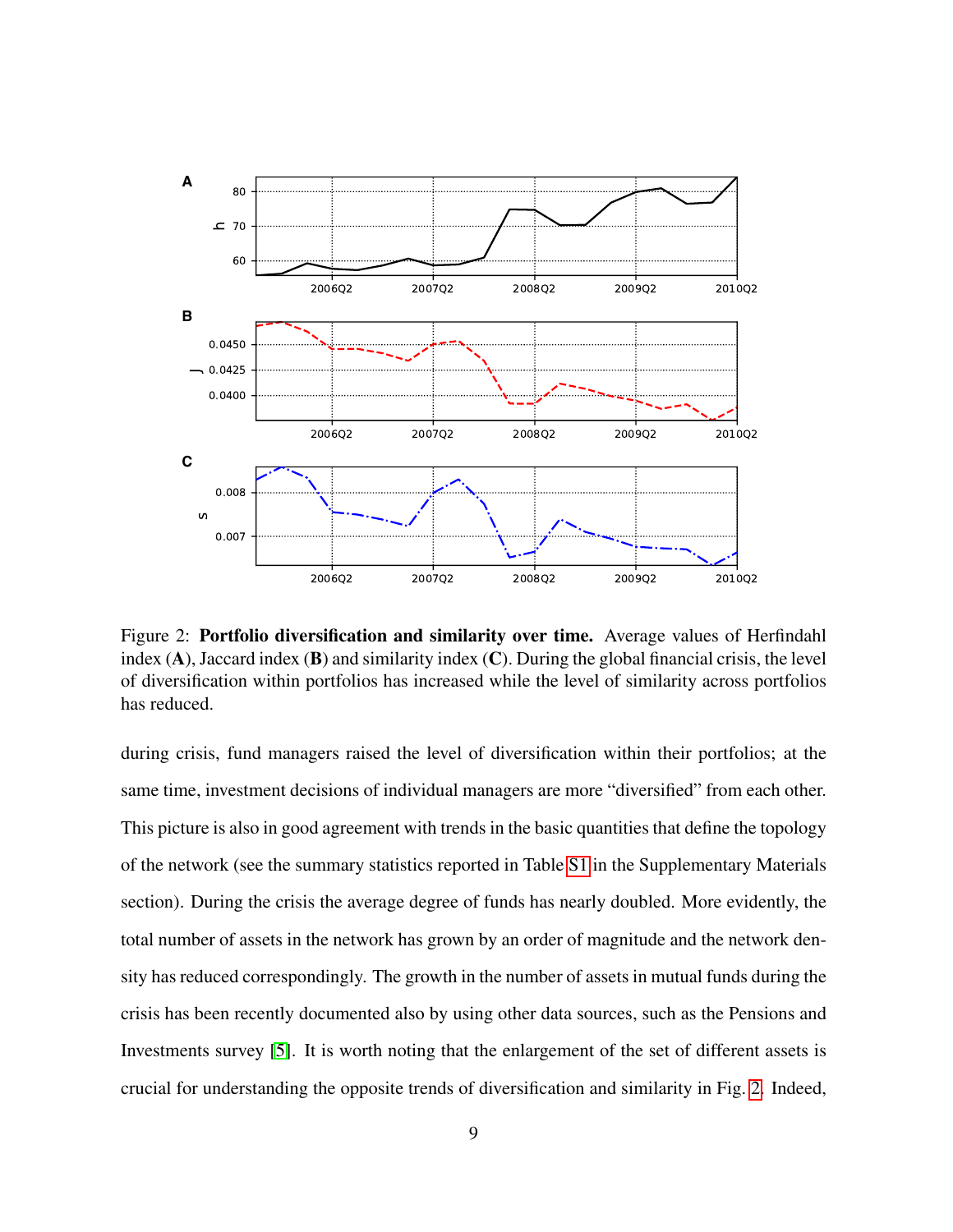if the number of available asset stayed the same, we would expect an increase of diversification of the portfolios to be reflected, to some extent, in an increase of their overlap.

From Fig. [2](#page-8-0) we can also observe that the timeline of the similarity s closely mimics the Jaccard index J. This suggests that, on average, the similarity between two portfolios in the holding network is mainly determined by the commonality of their assets. This was only partly predictable. Indeed, conditionally on the weights  $w_{i,\alpha}$ , the value of s is proportional to J (see Eq. [\(3\)](#page-7-0)). However, in principle the two indicators could have different behaviors and we could imagine cases where, for instance, the relative size of the intersection of two portfolio increases but the value of s decreases if the weights attached to common assets are tuned suitably.

#### Comparison to null models

We analyse the level of heterogeneity and information content in the network of holdings by comparing the structure of the real network with two different "null" models. These models are obtained through randomization of the original investments by two alternative strategies.

In the first case, we start from a graph with  $N_f$  funds,  $N_a$  assets and no links, and then we reassign the original  $E$  edges (with their original market values attached) drawing at random and without repetition from the possible fund–asset pairs. Naively, we can think of this null model as a representation of a scenario where portfolio managers choose at random in which assets to invest and how much money to put on each of them. In the text and the figures we will identify this null model with the abbreviation *Rnd-1*.

In the other case, we perform the randomization subjected to the constraint that the degree and portfolio weights of each fund do not change. This is accomplished by reassigning the original investments of each fund to randomly selected assets (by construction, this strategy preserves the original value of the Herfindahl index of portfolios). This model represents a network where fund managers set the level of diversification in advance; that is, they decide the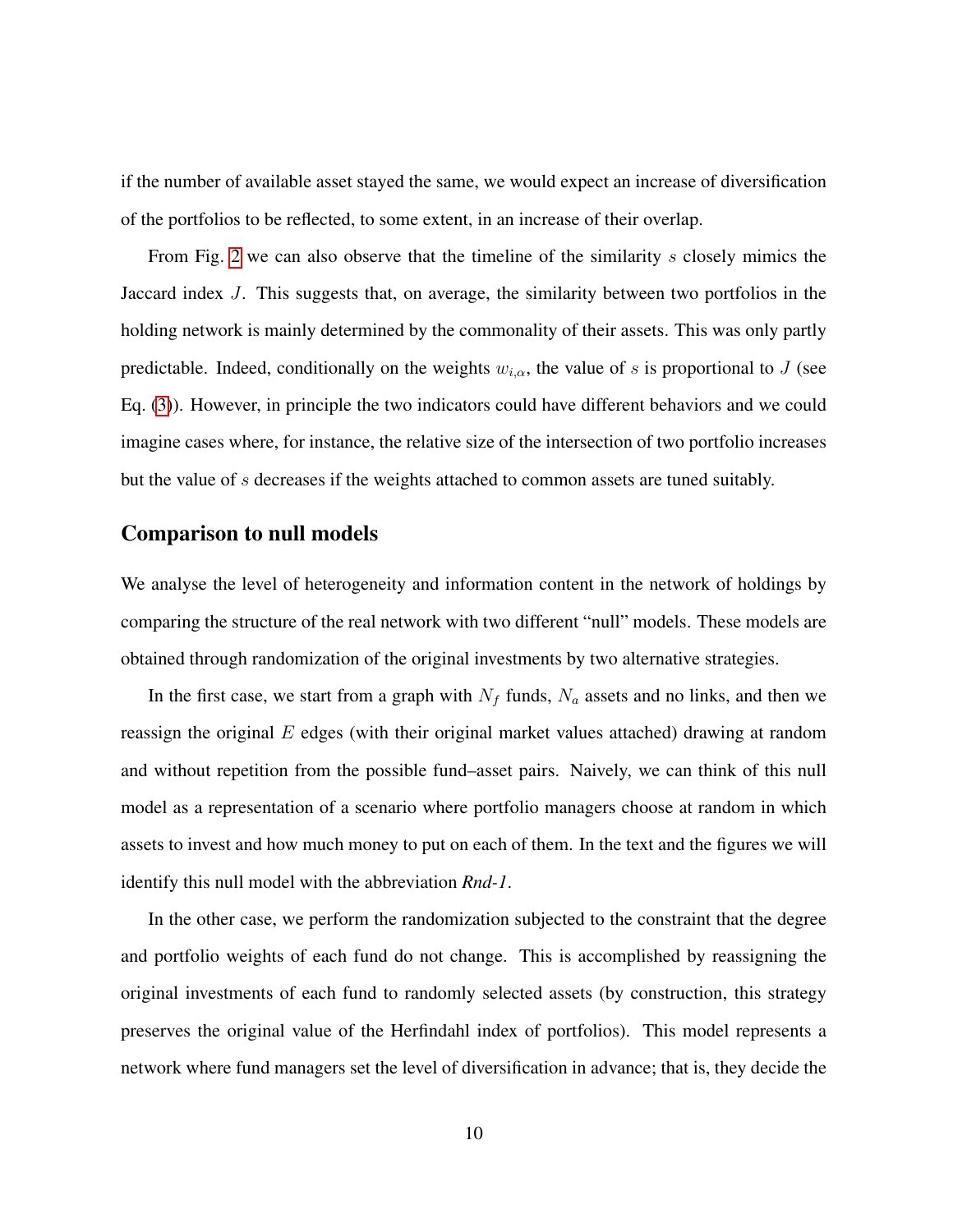number of distinct assets to invest in, as well as the relative proportions, and they then choose the assets at random. We indicate in the following with the abbreviation *Rnd-2* the second null model. Since values of portfolio concentration in this model are the same as in the original network, we shall exploit it to separate the contribution of similarity to systemic fragility. In summary, while the number of edges is preserved in the both cases, the degree sequence of funds is preserved only in the second one.

In Fig. [3](#page-11-0) we compare the complementary cumulative distribution functions (CCDF) of the different indices  $(h, J, s)$  in a snapshot of the real network (2006Q2) compared with their distribution measured in the two null models. The  $CCDF(x)$  gives the probability of finding a value of the index that is greater or equal to  $x$ . The same analysis done in the other quarters provides similar results. In particular, we find that the distribution of  $h$  provides a clear picture of the system's heterogeneity. In the real network,  $p(h)$  decays slowly and the number of effective assets in portfolios ranges from few to thousands. Conversely, the distribution for model Rnd-1 is concentrated and the probabilities of large h are smaller by orders of magnitude. In the real case, the average value of leading assets in a portfolio is  $\bar{h} \approx 58$ , while it is only 9 for model Rnd-1. Similar considerations apply when we inspect the probability distributions of J and s. In these cases, a comparison is also performed with model Rnd-2, which retains the same values of diversification of the original network. We see that large values of the indices are more likely to occur for model Rnd-2 than Rnd-1, but both models fail to capture the probability of very large overlap that characterizes the real network. In particular, only in the real case we find pairs of almost identical portfolios. As a matter of fact, community detection on the network reveals the tendency of funds to cluster in small groups of portfolios with very similar structures.

As far as diversification of individual portfolios is concerned, the result of the comparison supports intuition. Fund managers are professional investors whose diversification strategies cannot be reduced to random selection of assets. As for the overlap of different portfolios, we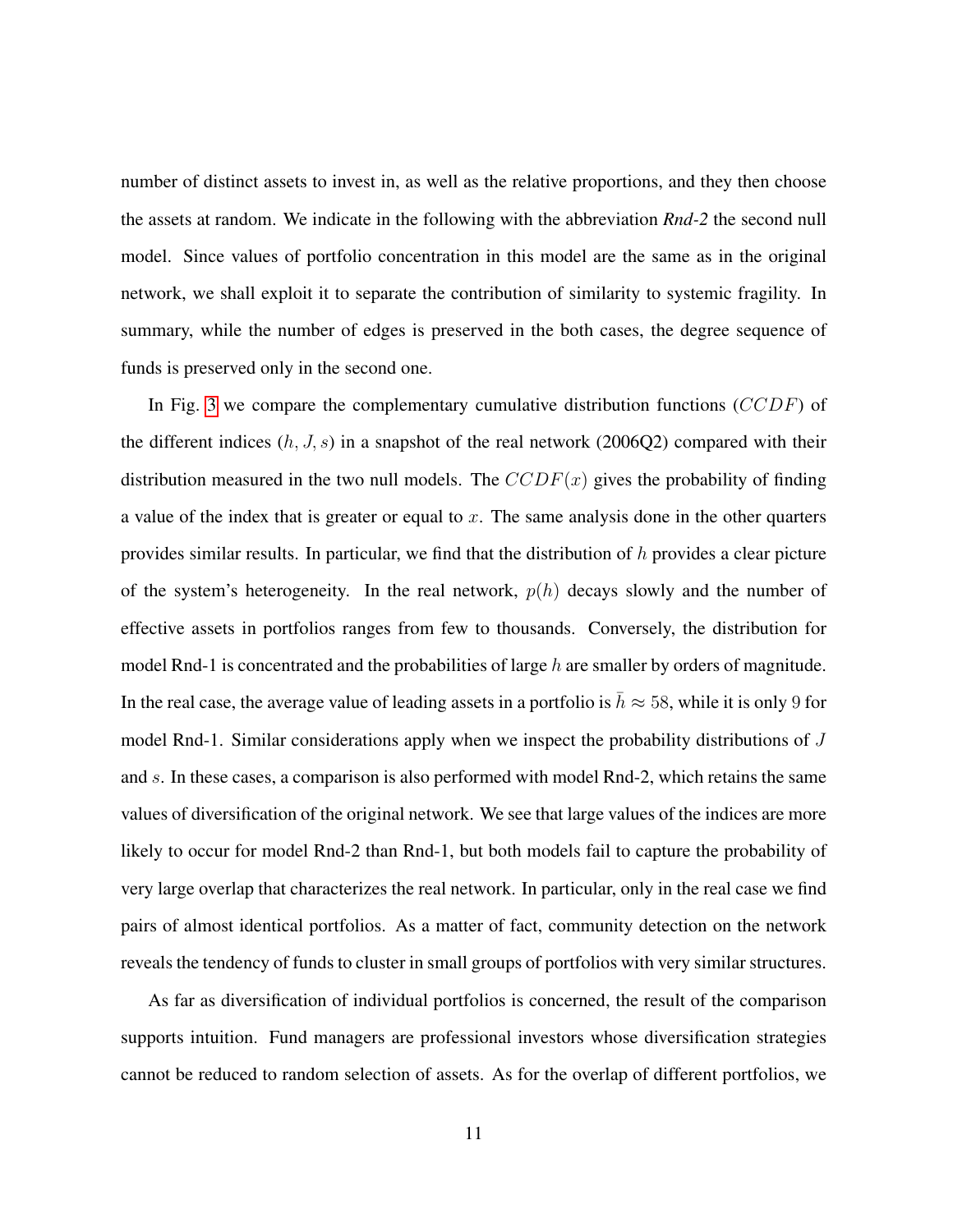

<span id="page-11-0"></span>Figure 3: Diversification and similarity: comparison to the null models. Complementary cumulative distribution functions of Herfindahl index, h,  $(A)$ , Jaccard index, J  $(B)$  and similarity index,  $s(\mathbf{C})$ . The real network in 2006Q2 is compared to the null models as described in the text. The latter ones fail in reproducing the heterogeneous behaviour observed in the real systems. In particular, large values of the number of effective assets  $(h)$  and of the similarity between portfolios (s) are much more likely in the real world than in the randomised sets.

conclude that large similarities are considerably more likely than could be expected by chance. This result still holds when the values of  $h$  of real portfolios are kept fixed during the randomization procedure. This indicates that the effects of diversification *per se* are not sufficient to explain the probability of large similarity observed in the network and suggests that investment strategies of different funds can be strongly correlated. Many different mechanisms have been suggested in the literature to account for such a high degree of similarity across portfolios including connections between mutual fund managers and corporate board members, herding behavior and imitation of successful diversification strategies. We will show that such corre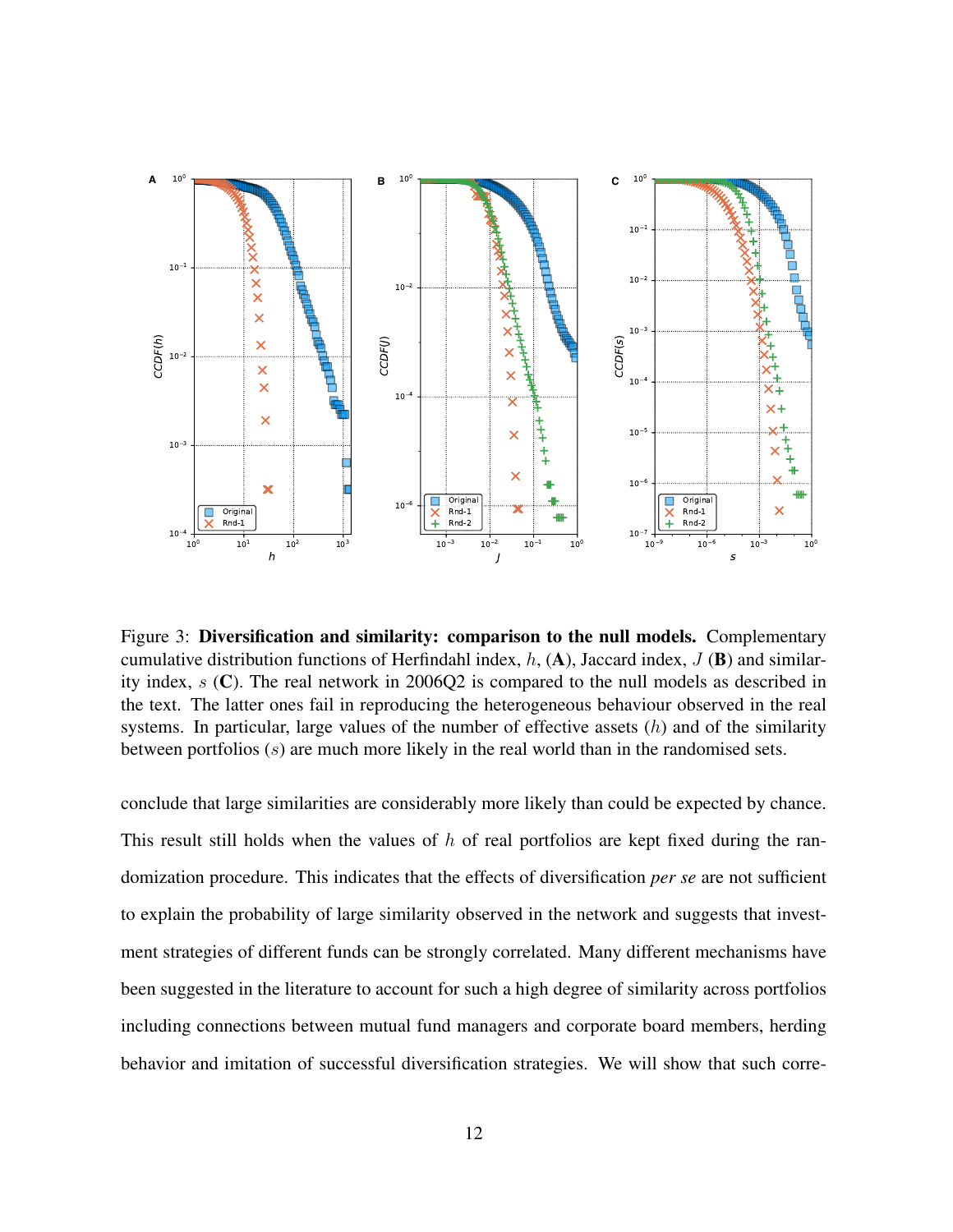lation between portfolios contributes to a large extent to the system's vulnerability to financial shocks.

#### Systemic risk and similarity

To test the effects of similarity on the network fragility, we consider a basic model of distress propagation. An idiosyncratic shock in the value of an asset spreads across the network due to common exposures of portfolios (more details are provided in Materials and Methods). The shock propagates because individual investors sell their portfolio shares in response to a drop in the value of the fund they invest in. Selling shares entails selling the individual assets in the portfolio. This process, produces a negative effect on the market value of assets being sold and triggers a new round of losses for the portfolios owning those assets. This is, of course, a simplified view of the network dynamics which does not consider portfolio reallocations. However, reallocation of mutual fund investments is a slow process which might only partially ameliorate the negative impact of the asset sell-off process.

While being an approximation, the assumption of a static network can be justified with the following arguments. First, we expect portfolio reallocations by fund managers to take place on a time scale larger than the one of asset price movements on the market and of buying/selling decisions of individual investors. Moreover, keeping the topology fixed, we can provide a simple measure of fragility for each snapshot of the network and study its evolution during crisis.

In the context of such dynamics, we measure network fragility by considering the total percentage "loss of value" of the system. Since the total loss depends strongly on the asset receiving the initial shock, we compute the average  $D$  of the losses induced by a shock to one of the "top assets". We define the latter as the assets whose market value in the portfolios of all funds is larger than the percentile of order 0.999 of the distribution. The quantity  $D$  provides a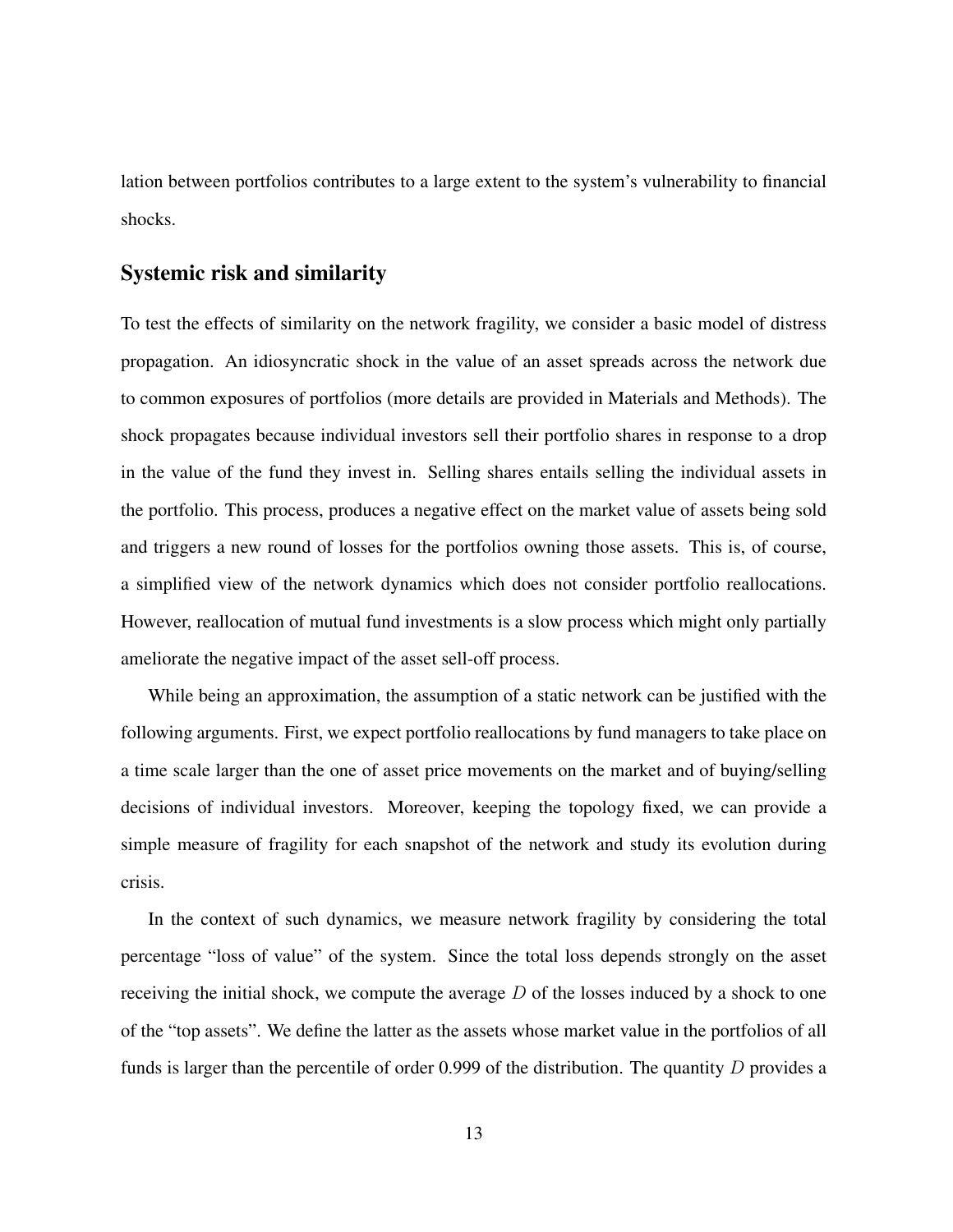

<span id="page-13-0"></span>Figure 4: Shock propagation before and after the global financial crisis. Systemic fragility has fallen during the global financial crisis (A). Before the crisis, a single shock would have provoked a considerable loss for the whole system after few time steps (B). The velocity of damage propagation after the crisis is *1/4* than before but a systemic vulnerability still exists. Both panels correspond to the results of an initial shock  $\delta_0 = 50\%$ ; panel A reports the damage after  $t = 10$  steps.

measure of the *systemic damage* produced by a single shock, as a function of the time elapsed and of the shock entity.

Previously, we have shown that the average similarity between portfolios has decreased during crisis, see Fig. [2.](#page-8-0) We observe from Fig. [4](#page-13-0) that similarity is correlated with fragility, since the network has indeed become more robust. The potential systemic damage in the network has been progressively reduced in the years 2005–2010 (panel A). Before the crisis, a 50% shock to just one of the top assets would give a 4–6% loss in the whole system's value after 10 time steps. To put this into perspective, such a loss would correspond to 120–180 billion dollars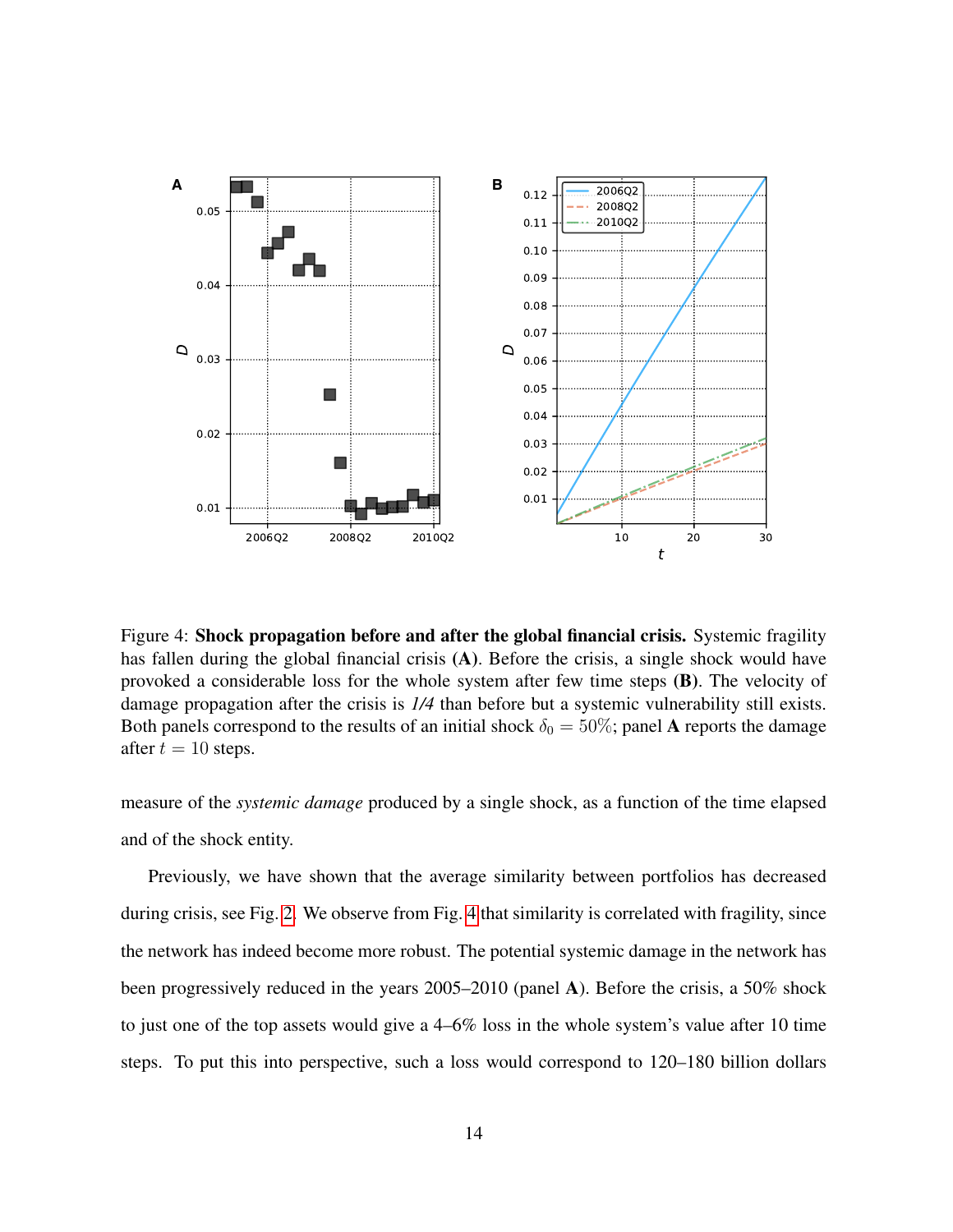

<span id="page-14-0"></span>Figure 5: **Effect of similarity on systemic fragility.** Values of the systemic damage as a function of time for  $\delta_0 = 0.5$  (A) and as a function of shock entity for  $t = 10$  (B). Randomization has a positive impact: damage propagation in the real case is 8.8 times faster than for model Rnd-2 and 14.5 time faster than model Rnd-1. After randomization, the propagation is also less sensitive to shock entity. Comparison of models Rnd-1 and Rnd-2 indicates that systemic fragility can be ascribed mainly to the similarity between portfolios and that systemic damage is minimum for completely random investments (Rnd-1).

in currency amount in 2006Q2. The loss reduces to  $1\%$  after crisis. As already observed for the average similarity, this trend has already started at the beginning of the observation period but has undergone a strong acceleration during the global financial crisis. Moreover, before the GFC distress propagation was a fast process (panel B) and damage could hit the 10% barrier in few steps. After the crisis the velocity of damage propagation, estimated by the slope of  $D(t)$ , is four times smaller. Nonetheless, a vulnerability still exists.

In the two panels of Fig. [5](#page-14-0) we compare the systemic damage in a sample snapshot (2006Q2) of the real system with its random counterparts.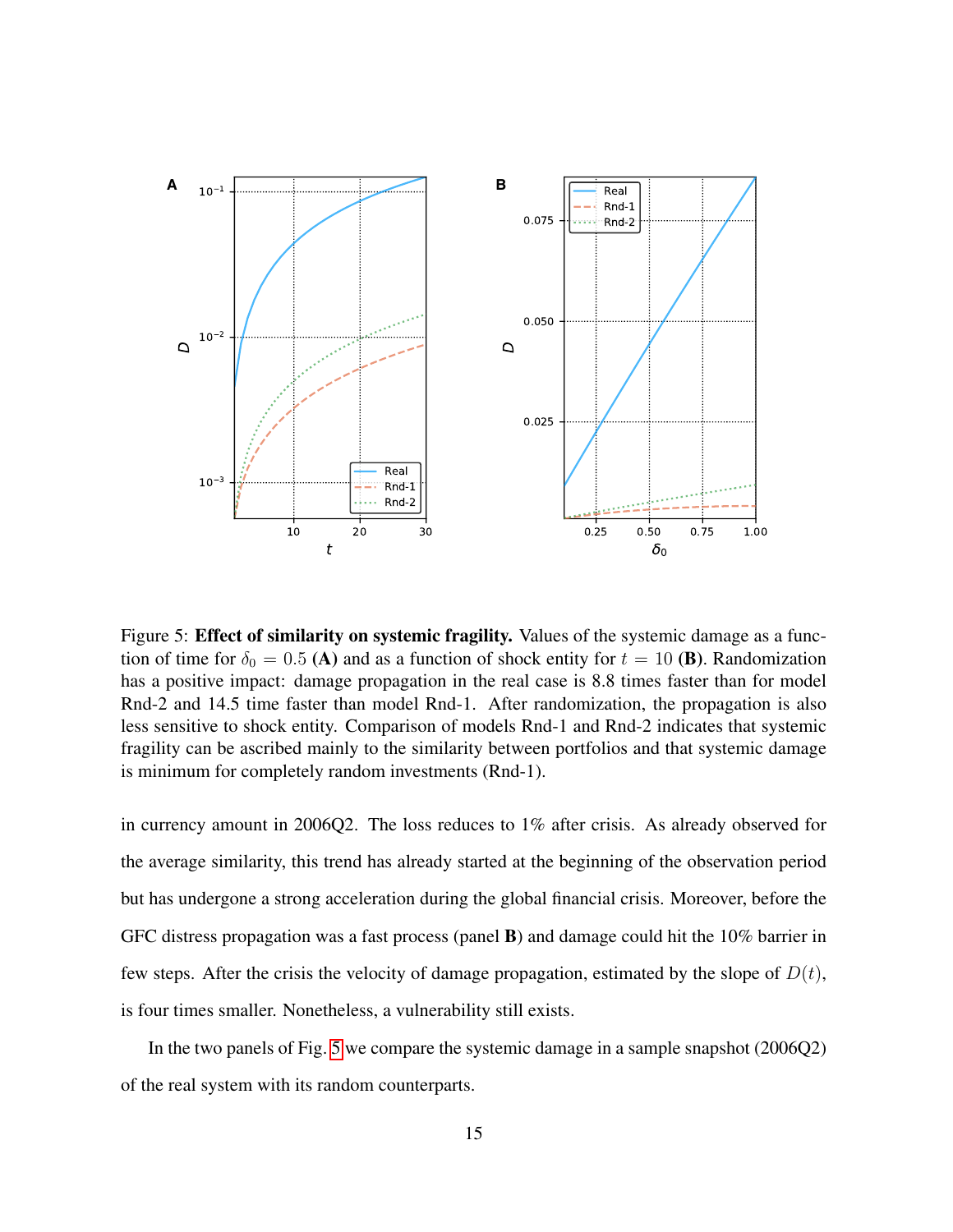The comparison is performed for a fixed value of the shock ( $\delta_0 = 0.5$ ) as a function of time, and for a fixed time  $(t = 10)$  as a function of the shock, respectively.

The result is that systemic fragility reduces by at least an order of magnitude when a randomization is performed. In model Rnd-1, where the diversification profile of the original portfolios is altered (we obtain a model of random investments), the values of  $h$  are concentrated, the average is smaller that in the original network, and large values of  $h$  are simply not observed (see Fig. [3\)](#page-11-0). Furthermore, the overlap between portfolios is also largely suppressed. In model Rnd-2, the original values of h are preserved and only the similarity is reduced since assets are reassigned randomly. From that property follows that the reduction of systemic damage that we observe for model Rnd-2 can be considered a direct effect of the reduction in the similarities between portfolios. The damage for Rnd-1 is even smaller, the difference getting larger with both time and shock entity. Counter-intuitively, a model of random investments, where portfolios tend to have similar diversification and a small number of leading assets, is more robust with respect to the simulated dynamics of shock propagation.

We conclude that significant similarities between portfolios, a statistical signature of the holding network, is crucial in the transmission of financial distress and can make the network more fragile. Moreover, in a network of random investments (Rnd-1) this systemic risk component is reduced further and the network appears less fragile even though portfolios are more concentrated.

### **Discussion**

We perform the first extensive study of the structure and the evolution of the US mutual fund network throughout the Global Financial Crisis (GCF) of 2007–2008. Even though in normal times households rarely rebalance their retirement saving portfolios [\[25\]](#page-24-11), it has been found that 21% of them changed investment strategy between February and November 2009 [\[26\]](#page-24-12). Such a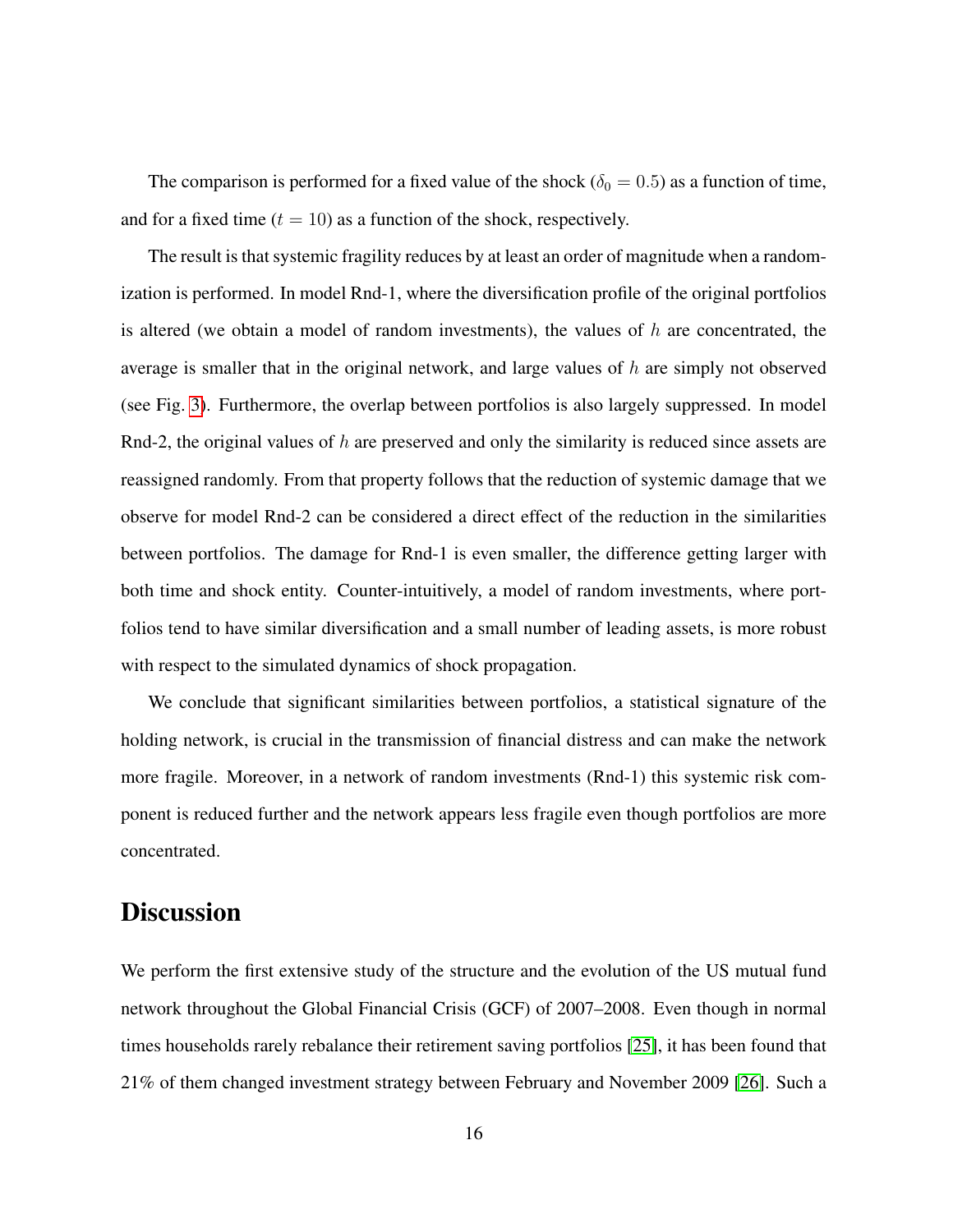dramatic recomposition of investment portfolios during crises can have severe consequences on financial stability. The size of the "ecosystem" of different fund investments has grown steeply over time [\[5\]](#page-23-4) and, as an average, in the aftermath of the crisis mutual funds have become better diversified and less similar. However, mean values do not tell the whole story. Inspection of the probability density functions shows evidence of an heterogeneous system, with few largely diversified hubs and many specialized funds. Moreover, the probability of the similarity between portfolios decays slowly and large similarities are far more likely that can be expected from benchmark models of a random network of investments. We conclude that a high degree of correlation exists between investment decisions of different funds. This correlation limits the effectiveness of fund of funds diversification strategies.

One of the leading forces behind the emergence of such correlation can be found in the social network of relationships between fund managers [\[27\]](#page-24-13) and the effects of managerial sharing. Other reasons may be due to herding behavior and the fact that professional investors with similar targets and risk profiles are likely to adopt similar investment strategies. For instance, portfolio managers try to maximize profits and the strategies of many of them will likely include those assets that have proved to be profitable or that can be selected by shared quantitative analysis techniques. Extreme market uncertainty can act as a driver for fund investments during a crisis, when an important fraction of their invested capital is moved from equity mutual funds to fixed-income mutual funds. During the crisis, defined contribution equity mutual funds experienced a large outflow of more that -15%, while flow into the fixed income mutual funds reached an historical peak of  $+20\%$  [\[5\]](#page-23-4). Similarly, many funds might be damaged during crisis at the same time and trigger a second-order effect by which other funds get hit in a failure cascade. In our stylized representation of distress propagation, such second-order effect is induced by the many individual investors that simultaneously sell fund shares. However, a complete representation would also consider changes in the network topology as a result of the fact that portfolio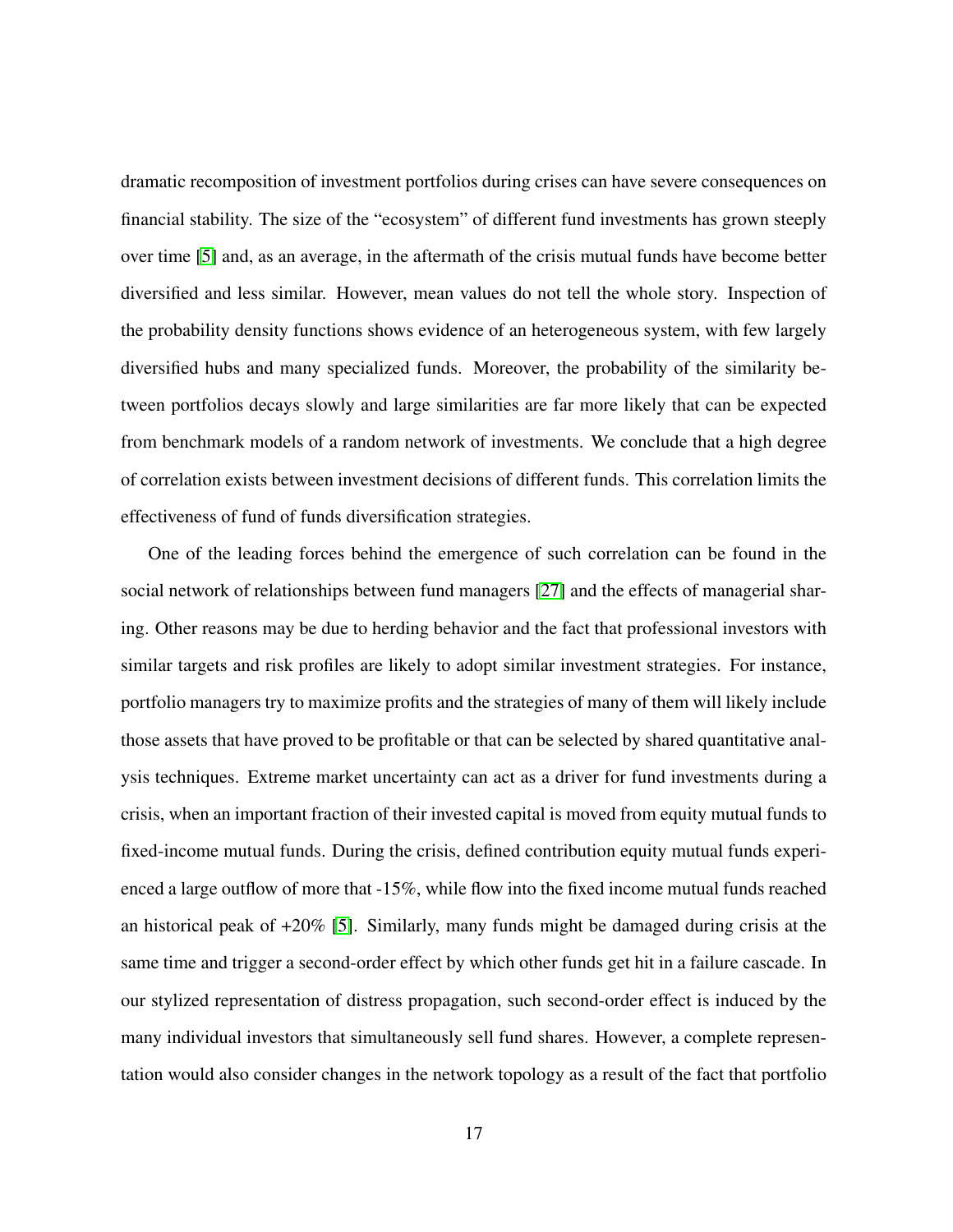managers will try to rebalance their portfolios. Massive co-movements in fund allocations as a response to crisis may have an even higher impact on the market value of securities. This, in turn, may result in significant effects back to the mutual fund network and possibly lead to higher levels of overlap between funds.

Similarity of portfolios provides a different notion of diversification of investments. Exploiting a stylized model of shock propagation on a static network, we have shown how strongly this sort of systemic coupling can impact the fragility of the network. We find that the systemic damage in the network is much larger than the damage that can be procured to a network of random investments. Thus we quantify the systemic risk induced by the similarity of portfolio investment strategies. The comparison between a completely random model and a model where the diversification of original portfolios is preserved shows that similarity between portfolios represents a major source of systemic risk that can make the network fragile. It also emerges that completely random investments, even though corresponding to more concentrated portfolios, would result in a less vulnerable network. That is not to say that diversification is self-defeating *per se*, but indicates that it can make the system more fragile as funds tend to diversify their portfolios with similar investment patterns. The global financial crisis has stimulated an increase in the diversification of portfolios, but a systemic risk component still exists because of the similarity of investments.

We believe that the evidences presented in our study have implications for both the modeling and the regulation of financial networks. They show that similarity induces a systemic vulnerability and that portfolio diversification may even play antagonistically when strong correlations between investment strategies exist. Both aspects should be taken into account for the purpose of assessing systemic risk in holding networks and for devising effective policy actions.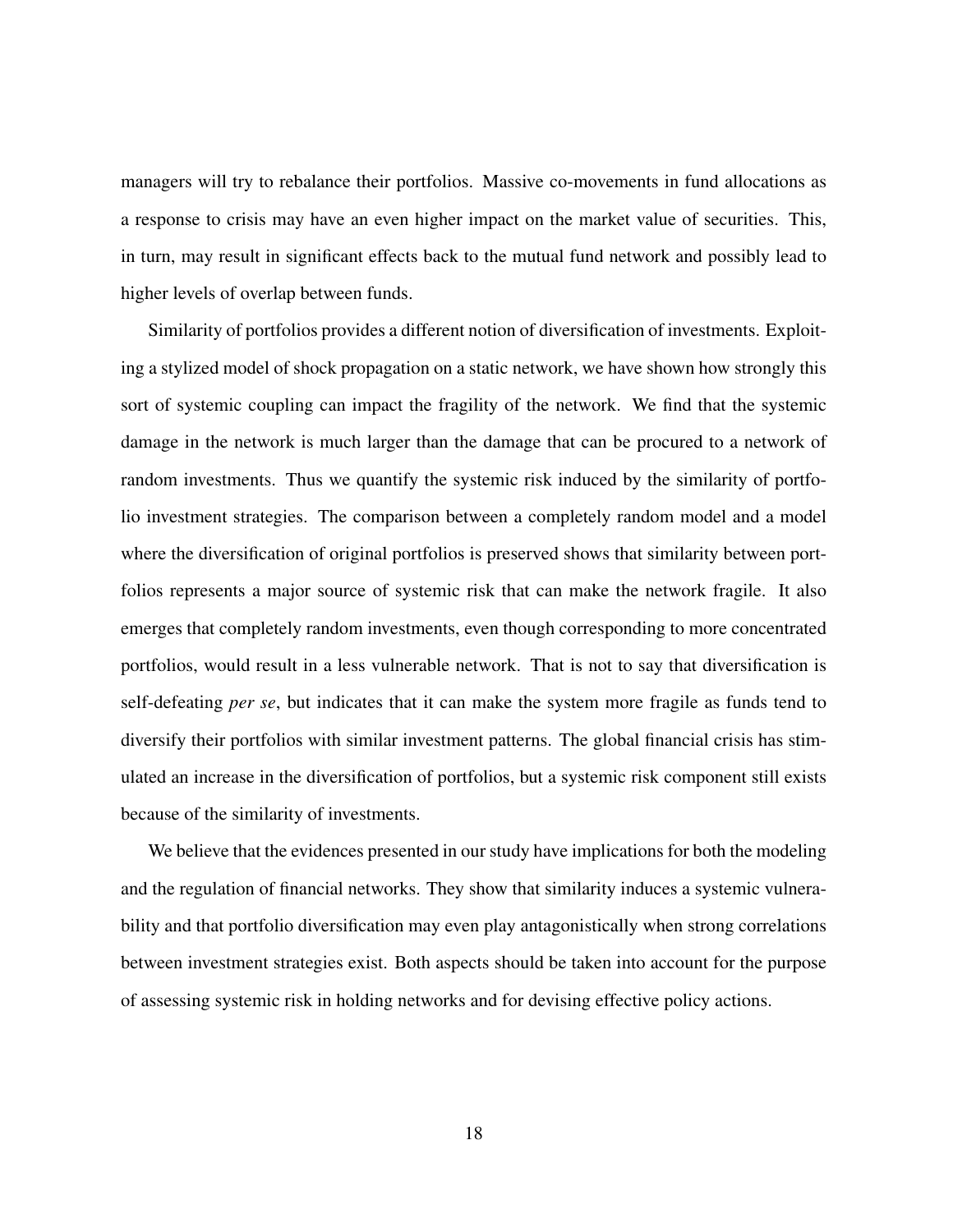### Materials and Methods

Dataset The US Mutual Fund market is the largest in the world. With 15\$ trillion assets under management at year-end 2013, it accounts for about half the total value in mutual fund assets worldwide. In this study, we analyse data from the CRSP Survivor-Bias-Free Mutual Fund Database. It includes open-ended mutual funds registered with the Securities and Exchange Commission and provides detailed information about the composition of managed portfolios. A mapping of funds to the portfolios of assets they manage is provided and detailed information about portfolio holdings, including the market value of each holding, is delivered on a quarterly basis.

In the following, we provide a formal construction of the bipartite network of holdings. We also present a schematic description of the model of distress propagation considered in the main text.

Bipartite graph of portfolio holdings We represent portfolio holdings in terms of a bipartite graph. The two vertex classes are the set of mutual funds  $i = 1, \ldots, N_f$ , and the set of the different assets  $\alpha = 1, \ldots, N_a$  in their portfolios. The degree  $k_i$  of vertex i is exactly the number of distinct assets held in the portfolio of fund  $i$ . Edges incident at vertex  $i$  can be assigned weights  $W_{i\alpha}$  equal to the total market value of the shares of asset  $\alpha$  and the graph is also conveniently represented by a  $N_f \times N_a$  matrix B with elements  $B_{i\alpha} = W_{i\alpha}$ . We indicate as  $G(N_f, N_a)$ , or simply G, the undirected bipartite network of portfolio holdings. If we wanted to retain just the topological information of which asset is owned by which fund, we could define an unweighted graph  $G^0(N_f, N_a)$ . This would correspond [\[28,](#page-24-14) [29\]](#page-25-0) to the incidence matrix  $B^0$ whose elements  $B_{i\alpha}^0$  are 1 if asset  $\alpha$  is in the portfolio of fund i and 0 otherwise. A schematic picture of the network of holdings is provided in Fig. [6.](#page-19-0)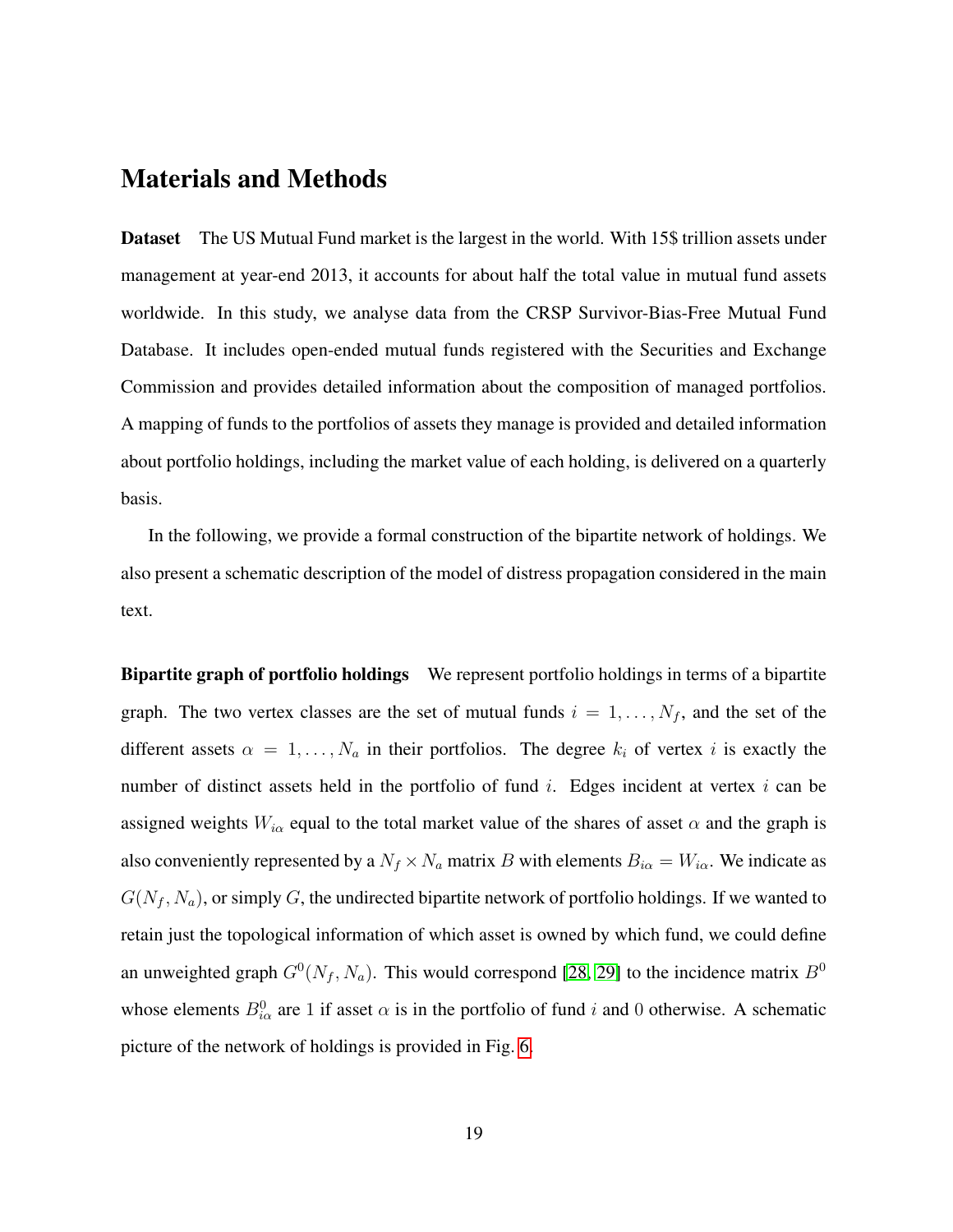

<span id="page-19-0"></span>Figure 6: Graph of portfolio holdings. The network of portfolio holdings can be represented as a bipartite graph. The two vertex classes are the *funds*  $\{i, j, k, \dots\}$  and the *assets*  $\{\alpha, \beta, \gamma, \dots\}$ in their portfolios. Each edge  $(i, \alpha)$  represents a specific holding relationship. The edge weight  $W_{i\alpha}$  is equal to the total market value of security  $\alpha$  owned by fund i in its portfolio.

The *size* of fund *i* is given by

$$
S_i = \sum_{\alpha=1}^{N_a} W_{i\alpha},
$$

where it is understood that  $w_{i\alpha} = 0$  if asset  $\alpha$  is not in the portfolio. The quantities  $W_{i\alpha}$  We easily see that, in network terms, fund size corresponds to *node strength* [\[30,](#page-25-1) [31\]](#page-25-2). We also indicate as  $M_{\alpha}$  the aggregate market value of an asset

$$
M_{\alpha} = \sum_{i=1}^{N_f} W_{i\alpha}.
$$

The sum  $S_{tot} = \sum_i S_i$  represents the *total value* of the system. By construction it holds  $\sum_{i=1}^{N_f} S_i = \sum_{\alpha=1}^{N_\alpha} M_\alpha.$ 

The quantities  $S_i$  and  $W_{i\alpha}$  are expressed in currency units. We also define the *portfolio weights*  $w_{i\alpha} = W_{i\alpha}/S_i$ , that represent the fraction of portfolio wealth corresponding to each asset. The indices of diversification and similarity discussed in the main text are all expressed in terms of the  $w_{i\alpha}$ s.

Due to portfolio reallocations, the set of assets in a portfolio and the edge weights can change with time; also the number of indexed funds in the dataset depends on time. Report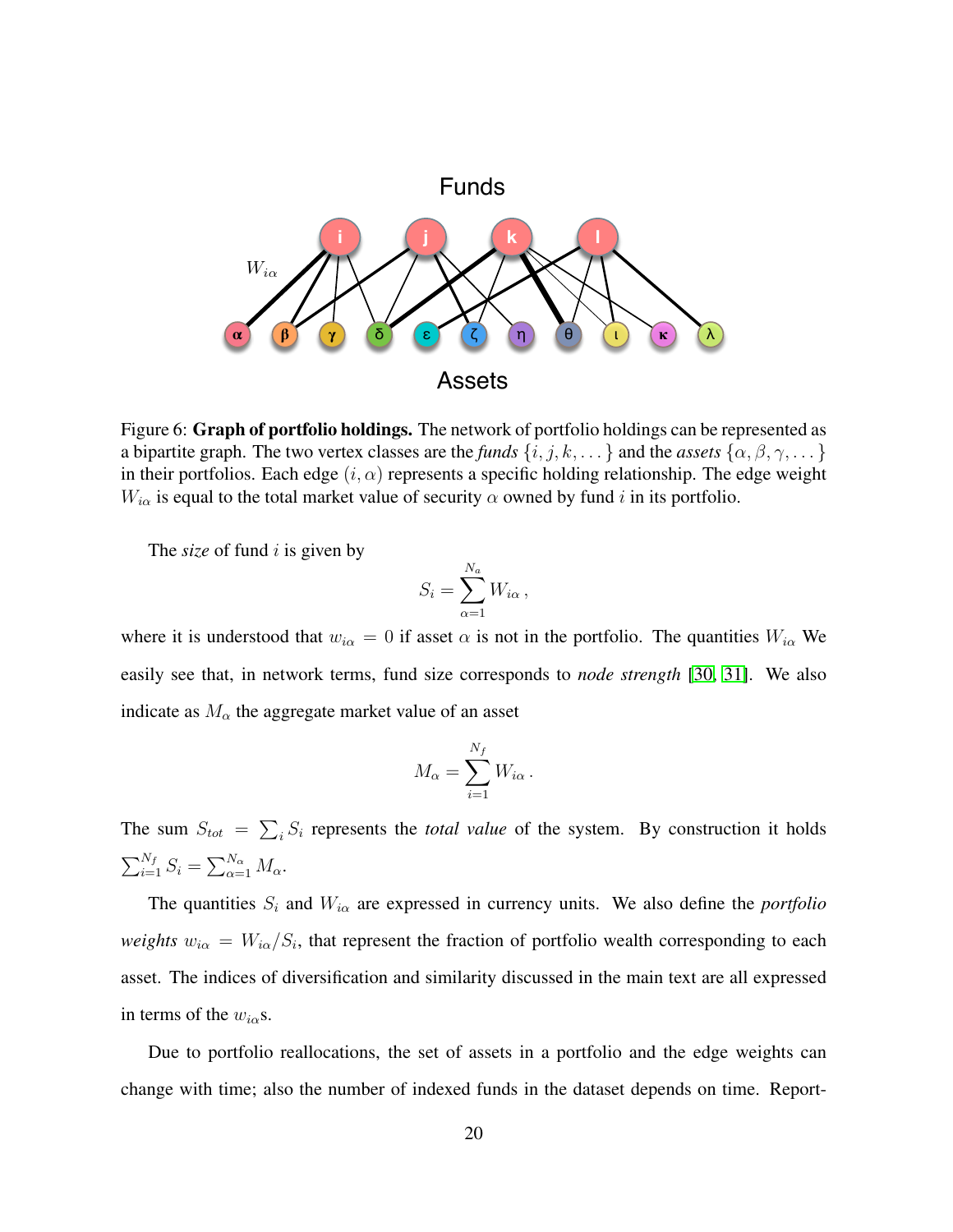ing of portfolio reallocations by funds are not synchronous and some choices are due in order to aggregate the information about holdings over some time horizon and construct the graph representing the system. Since portfolio composition is reported on a quarterly basis, in our analysis we choose a three-month time frame for aggregation. We create quarterly snapshots of the bipartite network by means of the following procedure. For each quarter, we consider the set of the funds  $i = 1, \ldots, N_f$  for which a mapping to a portfolio exists. For the given quarter and for each fund  $i$ , we retrieve the holding information at the most recent report date  $t_i$ . Basically, this information is given by the set of assets in the portfolio and the corresponding market values. Fund i is inserted into the graph for the current quarter and so are the links  $(i, \alpha)$ , with  $\alpha \in [1, N_a]$ , for all assets held by the fund. Each link is assigned weight  $W_{i\alpha}$  equal to the market value of the holding it represents.

When parsing the holding relationships in the dataset, attention has to be paid to the issue of *fund classes*. As a matter of fact, a fund may issue different types of shares all corresponding to the same underlying portfolio. In the database, different classes of a funds are associated to different unique identifiers, as if they were distinct funds. For the purpose of our analysis, we consolidated information about fund classes, to avoid including the same fund multiple times when constructing the network snapshots.

**Basic model of distress propagation** Let us suppose that at time  $t$  the prices of some securities undergo a negative shock  $\delta_{\alpha}(t) = [v_{\alpha}(t+1) - v_{\alpha}(t)]/v_{\alpha}(t) \le 0$ , where  $v_{\alpha}(t)$  is the market price of  $\alpha$ . These downward moves produce a negative variation in the values of the portfolios that hold the securities in object. As a consequence, we expect individual fund investors to disinvest their shares, effectively selling the individual securities of the corresponding portfolio.

Generally, we expect that to a larger drop  $\Delta_i$  of the portfolio of fund i, corresponds a higher probability  $p(\Delta_i)$  for an investor to disinvest its shares of the fund. Let  $V_\alpha$  be the total market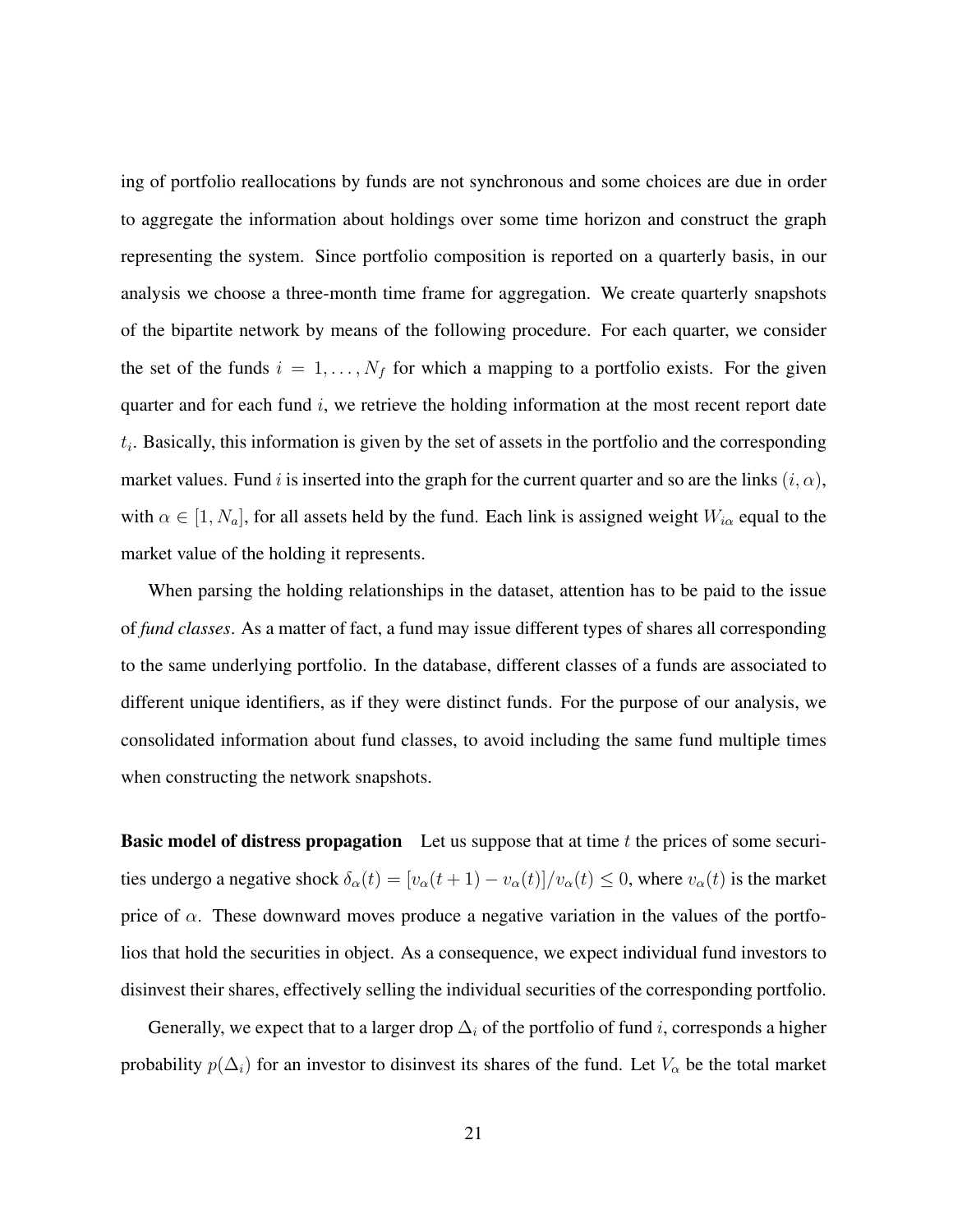value of  $\alpha$  disinvested in the process of selling fund shares. The instantaneous increase in the offer of  $\alpha$  will have a negative impact in its value on the market. This reflects in a new drop  $\delta_{\alpha}(t + 1) = \lambda(V_{\alpha}(t))$ , where  $\lambda$  is some *market impact* function (deterministic or stochastic). In the absence of large random effects and portfolio reallocations, in a connected network of portfolio holdings such a recursive dynamics will bring a progressive reduction of the total value of the system.

For the purpose of simplicity and clarity, the simulations discussed in the main text assume the fraction of fund shares liquidated to be equal to the portfolio drop and the market impact to be proportional to  $V_{\alpha}$ . Such a model provides a simplified, schematic representation of shock propagation within a bipartite network of portfolios and their holdings. It should be considered an approximation of the dynamics in the time span that divides subsequent reallocations executed by fund managers, wherein the network can be regarded as static. It incorporates *contagion effects* due to common exposures of overlapping portfolios and is a multiplicative process where initial shocks get amplified over time.

To compare the systemic fragility of the network at different times, we performed simulations where a single security  $\alpha$  is given an initial shock. This shock propagates for a number of steps and at each time the percentage total loss of value of the system is computed. So, the damage at time t given a shock to  $\alpha$  is computed as  $D_{\alpha}(t) = (S_{tot}(t + 1) - S_{tot}(0))/S_{tot}(0)$ . The process is repeated for a given set A of securities and we define the *systemic damage* by the average  $D(t) = 1/|A| \sum_{\alpha \in A} D_{\alpha}(t)$ . In order to reduce the computational time and speed up the process, we choose  $A$  as the set of assets for which the total value in the portfolios of funds is individually above the quantile of order 0.999 (*top assets*).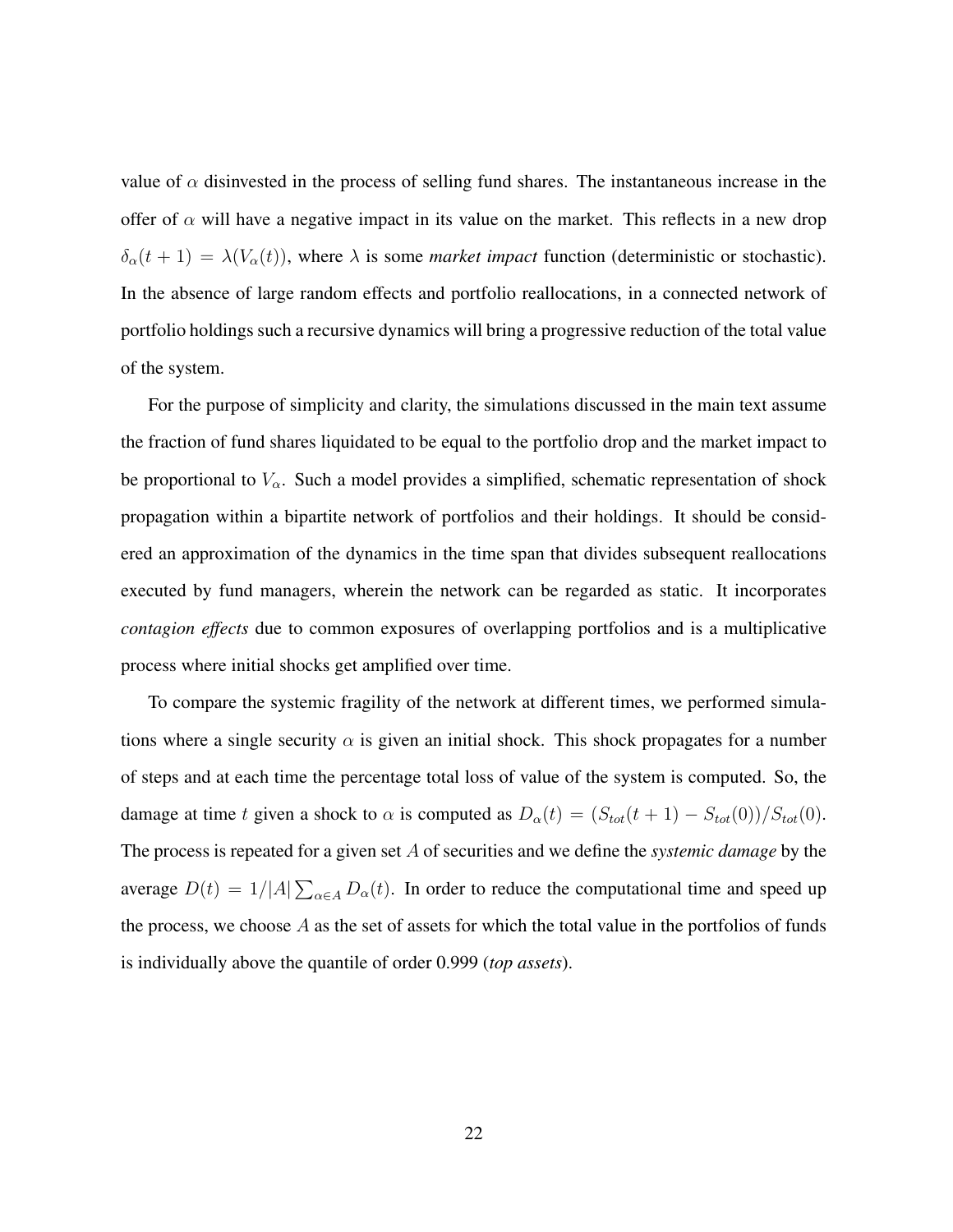## List of Supplementary Materials items

- Table [S1:](#page-26-0) Summary statistics of the bipartite network of holdings.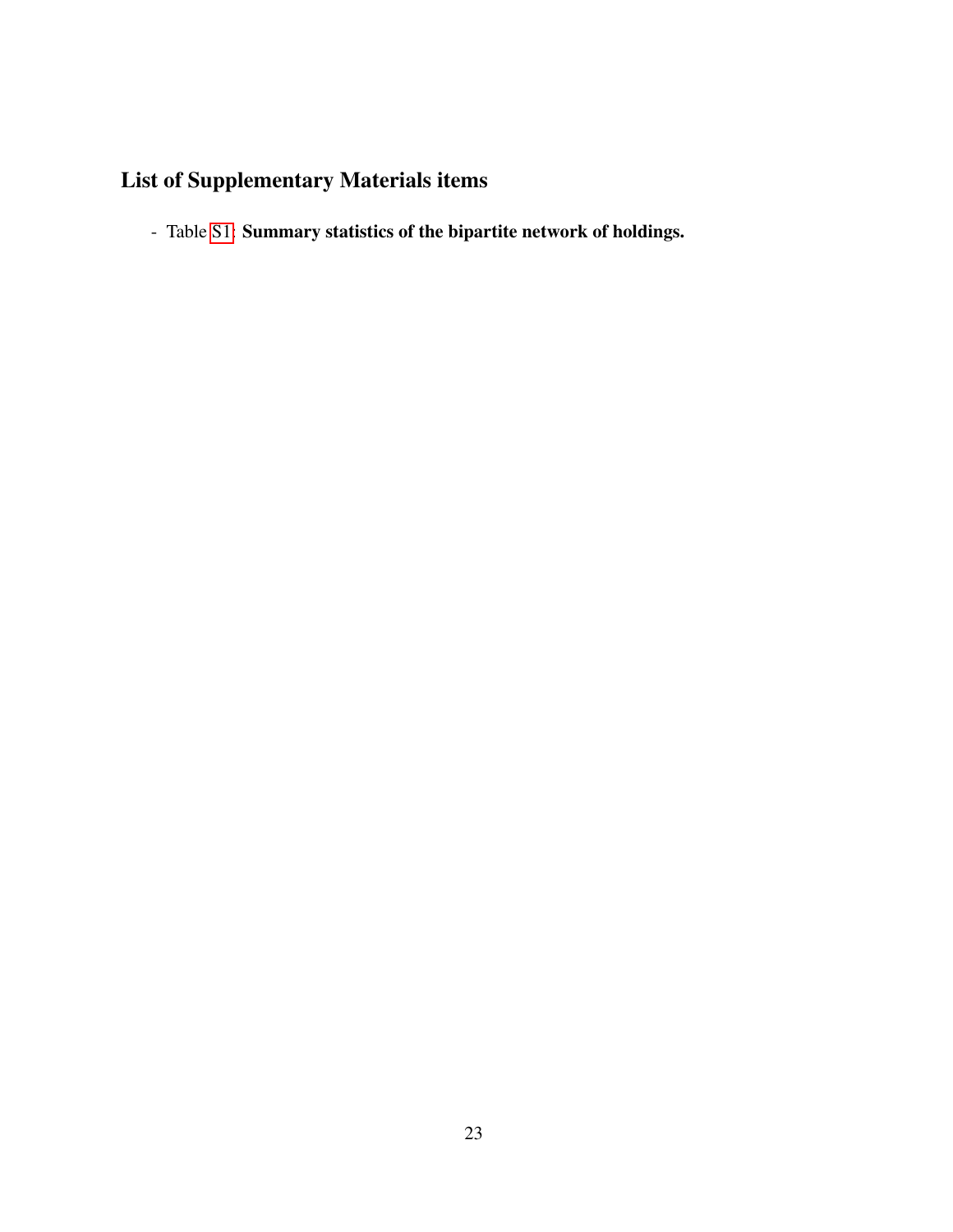### <span id="page-23-0"></span>References

- <span id="page-23-1"></span>[1] M. Statman, *Journal of Financial and Quantitative Analysis* 22, 353 (1987).
- [2] D. L. Domian, D. A. Louton, M. D. Racine, *Studies in Economics and Finance* 21, 40 (2003).
- <span id="page-23-3"></span><span id="page-23-2"></span>[3] D. L. Domian, D. A. Louton, M. D. Racine, *The Financial Review* 42, 557 (2007).
- <span id="page-23-4"></span>[4] M. Statman, *Financial Analysts Journal* 60, 44 (2004).
- <span id="page-23-5"></span>[5] C. Sialm, L. Starks, H. Zhang, *American Economic Review* 105, 432 (2015).
- <span id="page-23-6"></span>[6] J.-L. Hu, T.-P. Chang, R. Y. Chou, *Journal of Productivity Analysis* 41, 141 (2014).
- <span id="page-23-7"></span>[7] S. Battiston, *et al.*, *Science* 351, 818 (2016).
- [8] S. Battiston, G. Caldarelli, R. M. May, T. Roukny, J. E. Stiglitz, *Proceedings of the National Academy of Sciences* 113, 10031 (2016).
- <span id="page-23-8"></span>[9] D. Acemoglu, A. Ozdaglar, A. Tahbaz-Salehi, *American Economic Review* 105, 564 (2015).
- <span id="page-23-9"></span>[10] S. Battiston, M. Puliga, R. Kaushik, P. Tasca, G. Caldarelli, *Scientific Reports* 2, 541 (2012).
- <span id="page-23-10"></span>[11] S. Battiston, D. D. Gatti, M. Gallegati, B. Greenwald, J. E. Stiglitz, *Journal of Financial Stability* 8, 138 (2012).
- <span id="page-23-12"></span><span id="page-23-11"></span>[12] M. Elliott, B. Golub, M. O. Jackson, *American Economic Review* 104, 3115 (2014).
- [13] M. Galbiati, D. Delpini, S. Battiston, *Nature Physics* 9, 126 (2013).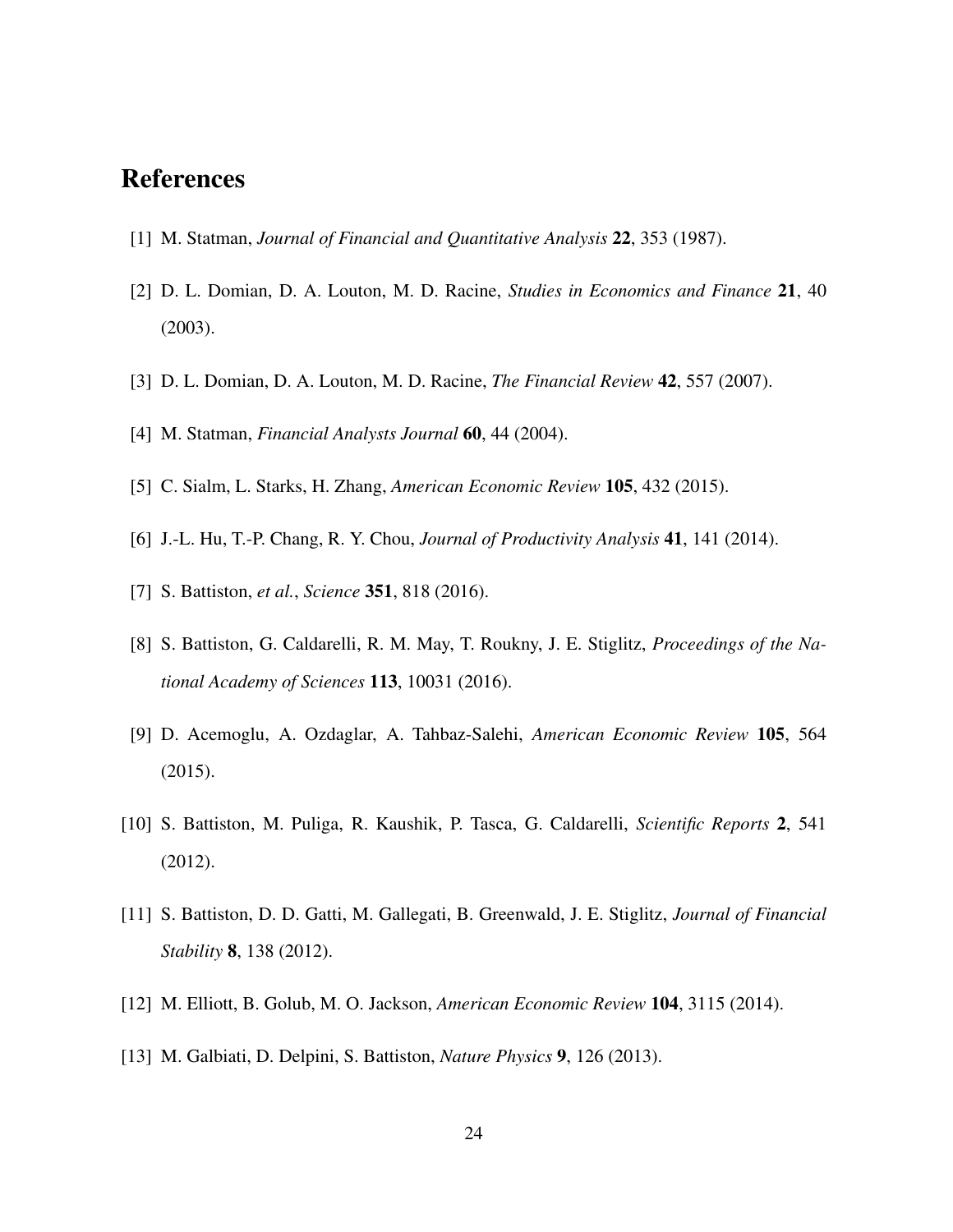- <span id="page-24-1"></span><span id="page-24-0"></span>[14] D. Delpini, *et al.*, *Scientific Reports* 3, 1626 (2013).
- <span id="page-24-2"></span>[15] T. Feldman **75**, 192 (2010).
- [16] P. S. Wool, Essays Concerning the Network Structure of Mutual Fund Holdings and the Behavior of Institutional Investors, eScholarship, University of California (2013).
- <span id="page-24-3"></span>[17] G. Abdesaken, Conflicts of interest in multi-fund management conflicts of interest in multi-fund management (2013).
- <span id="page-24-5"></span><span id="page-24-4"></span>[18] Y. Schwarzkopf, J. D. Farmer, *Phys. Rev. E* 81, 066113 (2010).
- [19] Y. Schwarzkopf, J. D. Farmer, What drives mutual fund asset concentration? (2016). Available at SSRN: https://ssrn.com/abstract=1173046.
- <span id="page-24-7"></span><span id="page-24-6"></span>[20] H. Markowitz, *The Journal of Finance* 7, 77 (1952).
- <span id="page-24-8"></span>[21] S. Battiston, *Physica A: Statistical Mechanics and its Applications* 338, 107 (2004).
- <span id="page-24-9"></span>[22] J. Glattfelder, S. Battiston, *Physical Review E* 80, 036104 (2009).
- <span id="page-24-10"></span>[23] W. Woerheide, *Financial Services Review* 2, 73 (1993).
- <span id="page-24-11"></span>[24] P. Jaccard, *Bulletin de la Societ´ e Vaudoise des Sciences Naturelles ´* 37, 547 (1901).
- <span id="page-24-12"></span>[25] J. Agnew, P. Balduzzi, A. Sunden, ´ *American Economic Review* 93, 193 (2003).
- [26] M. D. Hurd, S. Rohwedder, Effects of the financial crisis and great recession on american households, *Working Paper 16407*, National Bureau of Economic Research (2010).
- <span id="page-24-14"></span><span id="page-24-13"></span>[27] C. Augustiani, L. Casavecchia, J. Gray, *International Review of Finance* 15, 427 (2015).
- [28] G. Caldarelli, *Scale-free networks. Complex webs in nature and technology* (Oxford University Press, Oxford, 2007).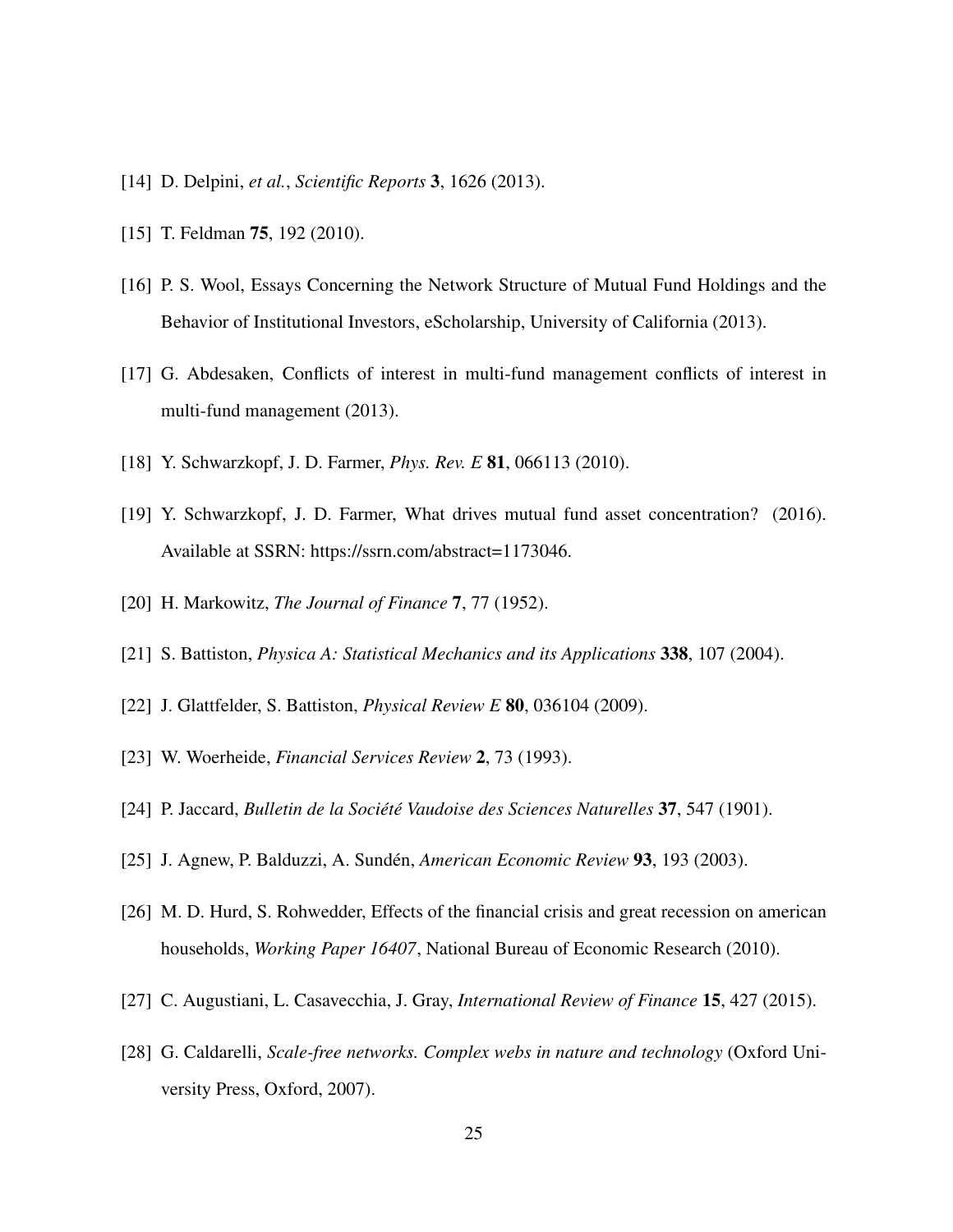- <span id="page-25-0"></span>[29] M. E. J. Newman, *Networks: an introduction* (Oxford University Press, Oxford; New York, 2010).
- <span id="page-25-1"></span>[30] A. Barrat, M. Barthelemy, R. Pastor-Satorras, A. Vespignani, ´ *Proceedings of the National Academy of Sciences of the United States of America* 101, 3747 (2004).
- <span id="page-25-2"></span>[31] S.-H. Yook, H. Jeong, A.-L. Barabasi, *Proceedings of the National Academy of Sciences of the United States of America* 99, 13382 (2002).

Acknowledgements: Guido Caldarelli acknowledges support from EU projects Multiplex 317532, Simpol 610704, Dolfins 640772, CoeGSS 676547 and SoBigdata 654024.

Competing Interests The authors declare that they have no competing financial interests.